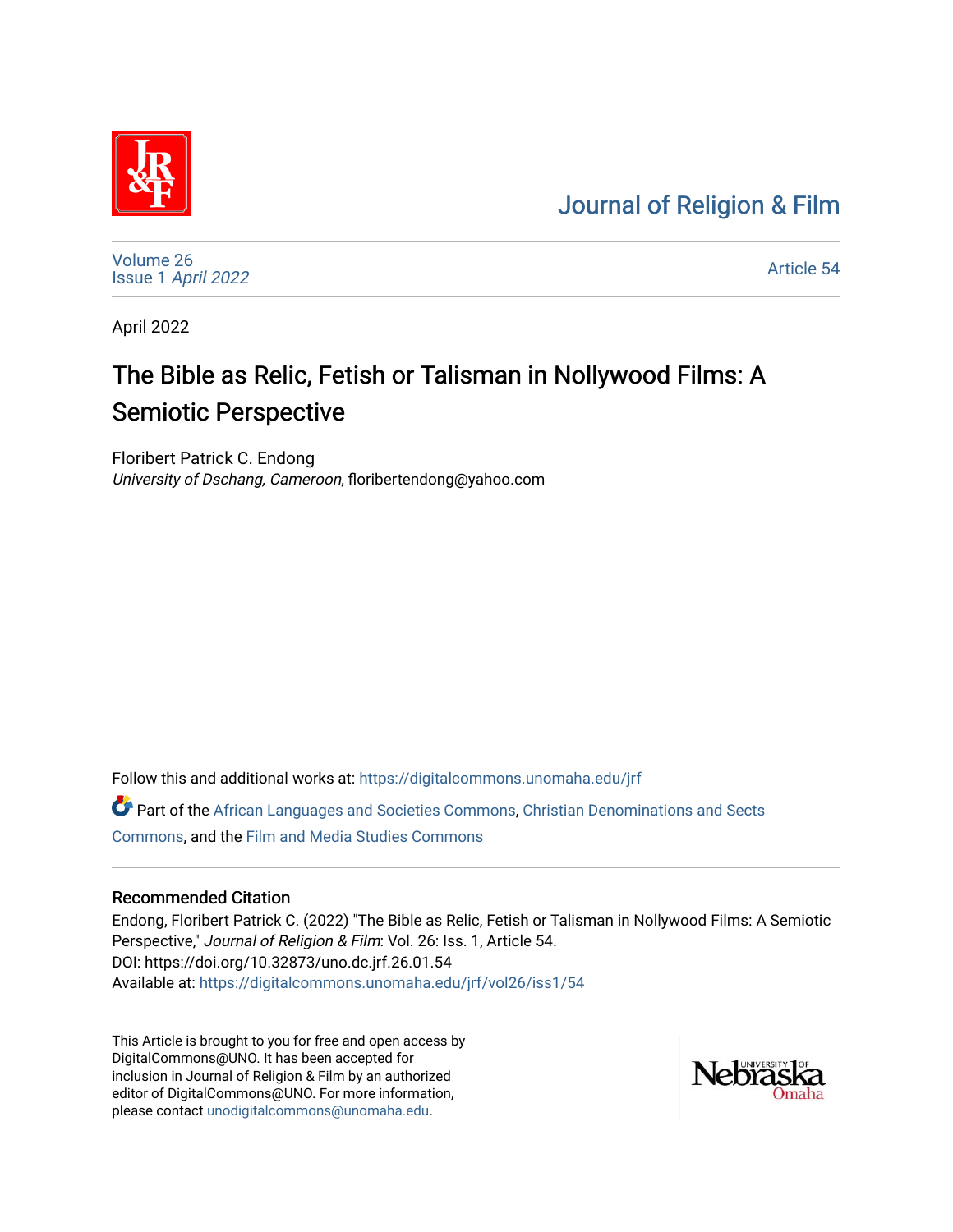# The Bible as Relic, Fetish or Talisman in Nollywood Films: A Semiotic Perspective

# **Abstract**

Many Nollywood Christian films tap into a plurality of myths and idiosyncrasies prevailing in Nigeria in particular and the Christendom in general. Some of these myths and idiosyncrasies revolve around the perceived magical powers of the Bible, particularly the Holy Book's ability to neutralize or prevent the designs of paranormal and satanic entities. In line with such Christian myths, many Nollywood Christianity-based films deploy various typologies of artifacts, signs and special effects to represent the Bible as an object which is more than a mere carrier of holy scriptures and the voice of God. In this paper, attention is given to the different indexical and symbolic signs used in Nollywood filmic productions to represent the Bible as a fetish or a relic. Using a critical review of secondary sources and relevant films, as well as semiotics, the paper identifies the use of visual and sound effects as one of the procedures deployed by Nollywood film directors to naturalize and popularize fetishist beliefs about the Bible. The effects popularly used by these film directors include radiating bibles, open pages of the Bible that generate dazzling light, ardent fire or meteoric energy with which pastors counter the attacks to satanic forces or deliver people in distress.

# Keywords

Relics, Fetish, The Bible, Symbols, Indexes, Semiotics, Signs, Special Effects, Talisman, Nollywood Films

# Creative Commons License



This work is licensed under a [Creative Commons Attribution 4.0 License](https://creativecommons.org/licenses/by/4.0/).

# Author Notes

Floribert Patrick C. Endong holds a Ph.D in Media Arts from the University of Calabar in Nigeria. He teaches undergraduate and postgraduate courses in cinema and television at the Department of Performing Arts and Cinematography, (IBAF), University of Dschang in Cameroon. His areas of interests include visual anthropology, cinema, theatre arts and development, gender, digital cultures, and religion. He is author of more than 100 peer-reviewed articles and book chapters in the above areas of interests. He recently edited "Deconstructing the Images of the Global South through Media Representations and Communication", (2020) and "Popular Representations of America in Non-American Media" (2019) among other books.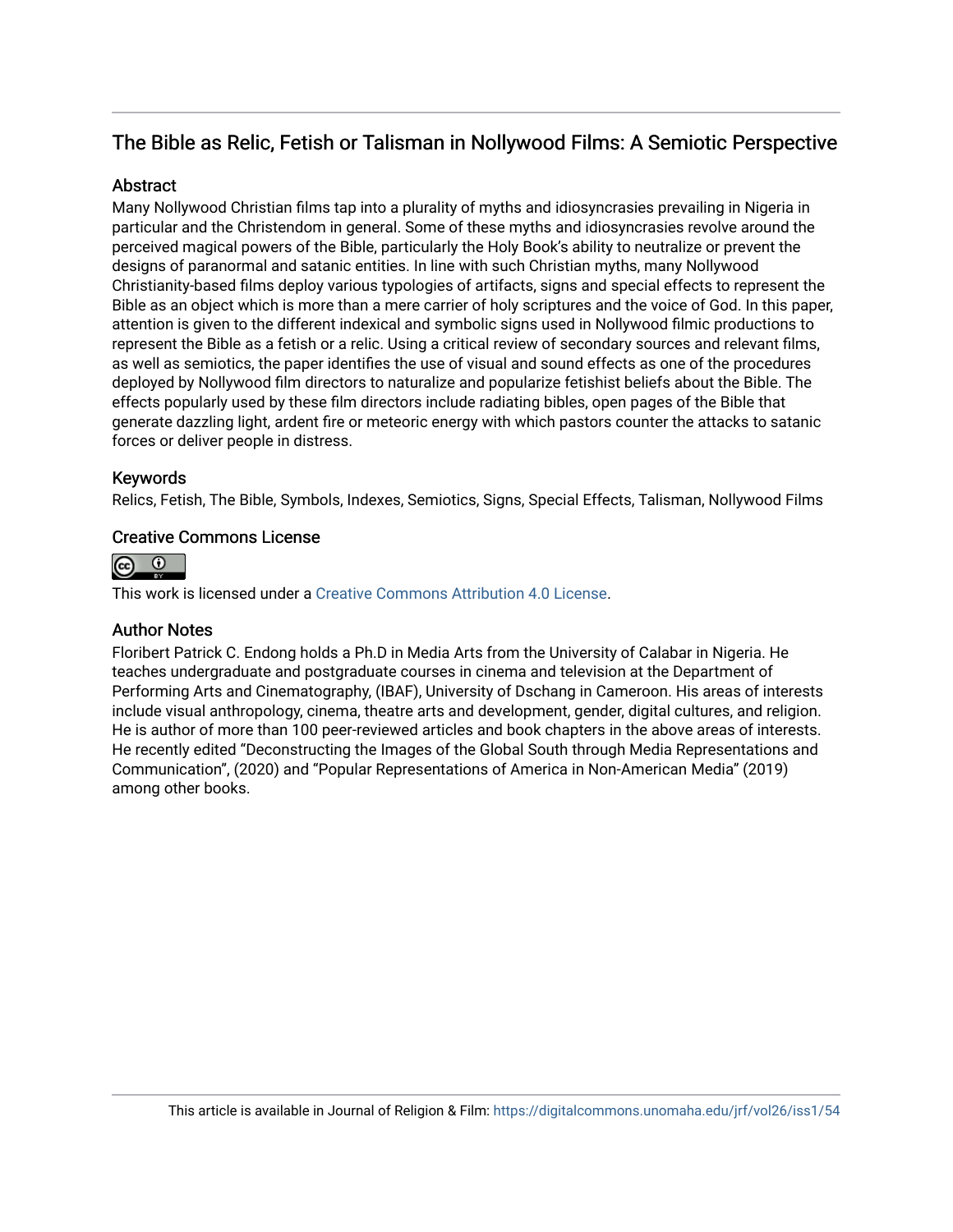# **Introduction**

Many religion-oriented movies born from the Nigerian motion pictures industry (code named Nollywood) are kinds of religious propaganda. They aim not only at moralizing but also at persuading audiences to embrace specific models of spirituality. Those produced by Christian or religiously inclined film directors most often enjoin audiences to adopt a certain version of Christianity. They are based on storylines which "unmask" or deconstruct the Christian God and seek to illustrate God's potency and readiness to solve all human problems and ultimately change human conditions for the better. Furthermore, the films artistically project the relevance, prestige and *dunamis* of specific spiritual movements. These movies actually portray such spiritual movements as the most appropriate – if not the only – solutions to the country's sociocultural, political and economic problems. In addition to these issues, these films' directors usually anchor their messages in "universal" Christian myths, rituals, and symbols, some of which include life after death, salvation from hell fire, deliverance from satanic powers, new birth ("born-againism"), and the last coming of the messiah, among others. For instance, in many Nollywood Christianity-based films, the Church is presented as the house of God while ecclesiastic figures such as pastors, apostles, evangelists, priests and prophets are paraded as agents responsible for the illustration and application of God's power on earth. In such films, Christian values and symbols are generally portrayed as superior to those of other religions as well as the unique and most appropriate solution to any political, economic and socio-cultural problem that may exist in Nigeria.

One symbol which is unsurprisingly present in Nigerian filmic productions is the Bible, often referred to as the Holy Book or the Holy Scriptures. In effect, the Bible does not only serve as direct or indirect source of inspiration for these films but also as a "holy prop" in many scenes and sequences of the films. Characters (both ecclesiasts and non-ecclesiasts) regularly quote or paraphrase the Bible to justify their actions and thoughts in the different sequences of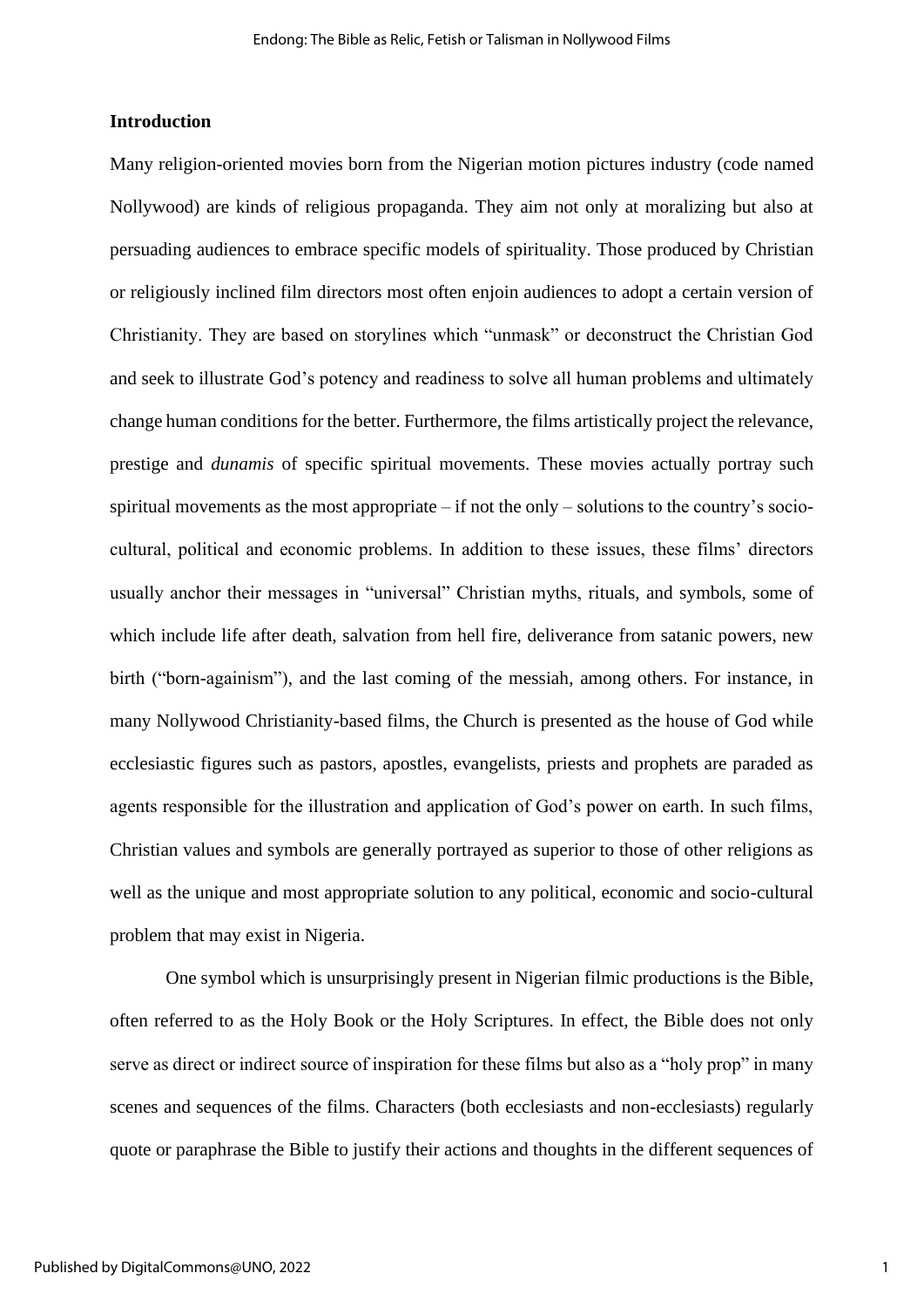the productions; faithful Christians in these films constantly or circumstantially use the Holy Scriptures as powerful companions; they deploy or cite the Bible to express or exhibit their religious identity, doctrines, or religious cultures. Even negative characters such as witchdoctors, fetish priests, oracles and cultists sometimes create a space for it (the Holy Book) in their spiritual laboratories and "libraries" as well as make the contents of this Book part of their diction.<sup>1</sup> In effect, in many Nollywood films, these witchdoctors and cultists often use the Bible as one of their props or part of their spiritual arsenal. Some of them do not hesitate to cite, paraphrase or adapt selected portions of the Scriptures in view of addressing specific spiritual challenges.

Thus, in many Nollywood films, the Bible is depicted as an object whose meaning is complex. In other words, many Nollywood film directors tend to portray the Bible as an object whose function transcends the limits of a revealed scripture or the voice of God. Some of the Bible's symbolic meanings in these films are rooted in a number of Nigerian idiosyncrasies and popular myths and imaginations about the Holy Scriptures, while others simply depend solidly on individual filmmakers' cinematic style or philosophy of the arts. In this paper, attention will be given to the different ways in which the Bible is presented as a relic or a fetish in Nollywood filmic productions. Using a critical review of secondary sources and relevant films as well as semiotics, I will examine how the Bible is sometimes portrayed as a relic and/or fetish in many Nollywood films and how such portrayals challenge or endorse popular understandings of the Holy Scriptures in Christendom in general and in the Nigerian Christian landscape in particular. I will begin by defining the concepts of fetish and relics in the light of popular Christian doctrines, and proceed by exploring the symbolic value of the Bible in general Christendom as well as in Nigerian popular fantasy. I will then examine the ways in which the Bible is represented as a fetish or relic in Nollywood films. In this last section, semiotic analysis is used; by this, I mean an analysis of how signs and symbols are used to generate or construct meaning.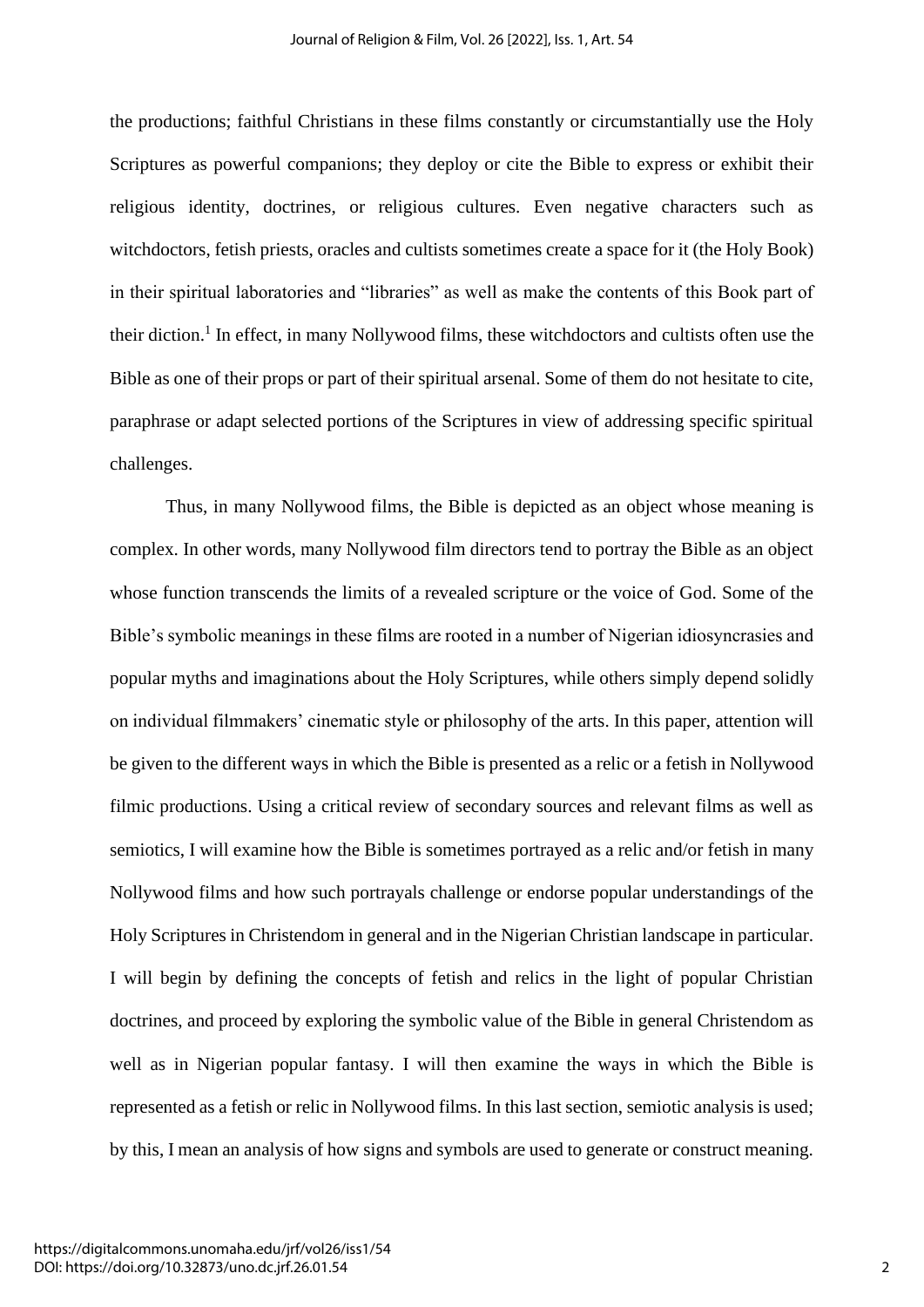#### **Fetishes, Relics and the Bible in the Christian Imagination**

Derived from the French "*fétiche*", the Portuguese "*feitiço*" and the two Latin words "*facticius*" (meaning artificial) and "*facere*" (signifying "to do" or "to make"), the English term "fetish" refers to any object having supernatural powers. It also refers to a human made object that has or is believed to have magical powers over others and which is thus venerated for such magical powers. Basthold (cited in Matory) defines the term fetish as "everything produced by nature or art, which receives divine honor, including sun, moon, earth, air, fire, water, mountains, rivers, trees, stones, images, animals, if considered as objects of divine worship." <sup>2</sup> As an object, a fetish is "activated" not by a soul or a power belonging to it *per se,* but rather by a spirit foreign to it but which, in some way, is connected with or embodied in it. Examples of fetishes abound in religions often considered primitive (notably animism) to the extent that it has become common (although arguable) among critics to associate fetishism exclusively with religious beliefs in traditional Africa and among Native Americans. In his *Catholic Encyclopaedia*, Knight notes for instance that many religious practices in West and Central Africa involve the use of small material objects whose names vary according to regions and ethno-religious communities.<sup>3</sup> Examples of these objects include:

*Bohsum*, the tutelary fetishes of the Gold Coast; *suhman*, a term for a private fetish; *gree-gree* on the Liberian coast; *monda* in the Gabun country; *bian* among the cannibal Fang; in the Niger Delta *ju-ju* — possibly from the French *joujou*. i.e. a doll or toy (Kingsley) — and *grou-grou*, according to some of the same origin, according to others a native term, but the natives say that it is "a white man's word." Every Congo leader has his *m'kissi*; and in other tribes a word equivalent to "medicine" is used.<sup>4</sup>

If fetishism seems pronounced in religious beliefs that prevail among aboriginal and traditional people in Africa, Asia, and America, relics worship is also a major characteristic of some modern religions such as Roman Catholicism and Buddhism. The use of relics has also incidentally been observed in Islam. 5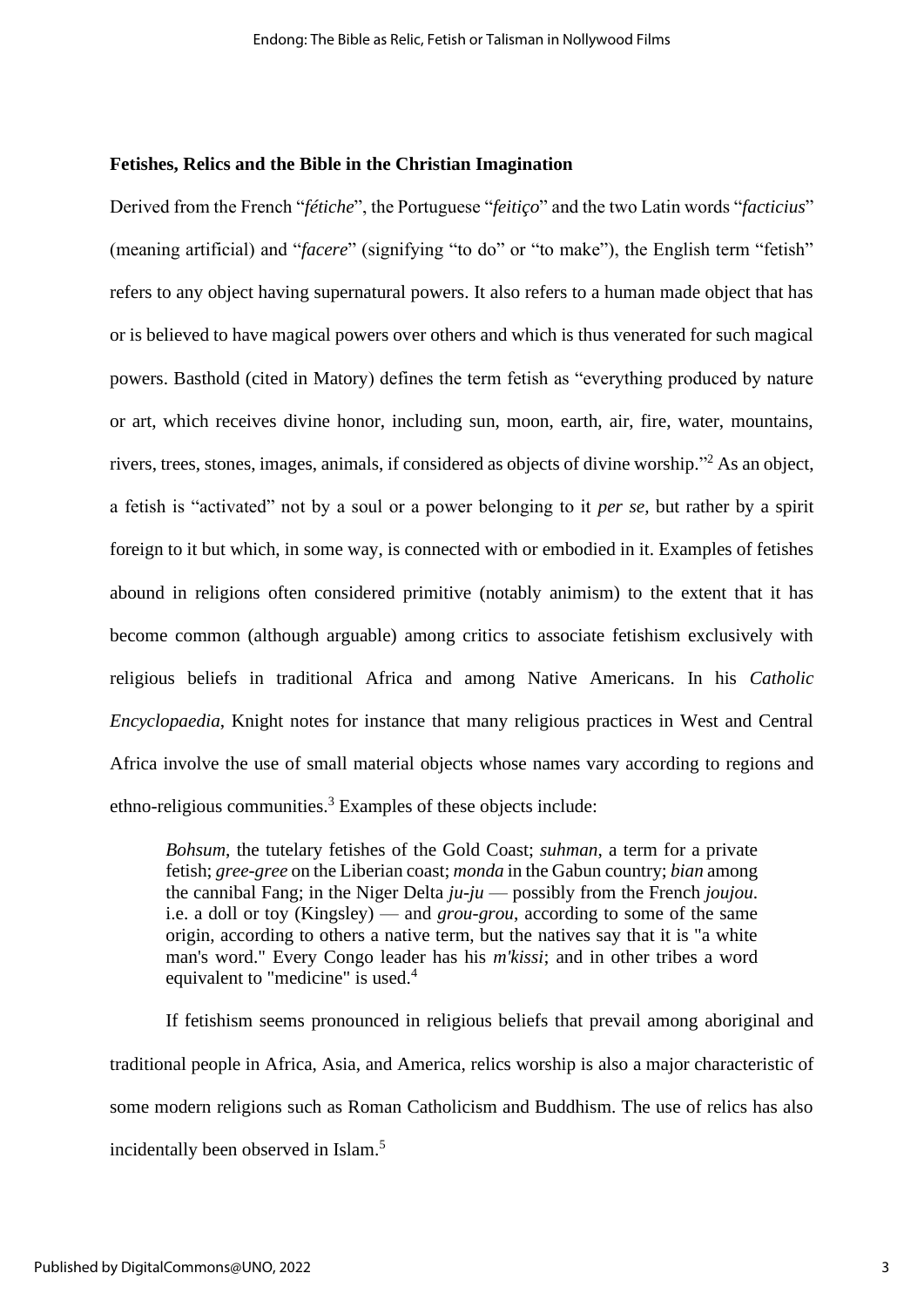By definition, relics are the venerated remains of venerable persons (saints, holy men and martyrs among others). They include not only the body parts of saints, martyrs, holy men and women, founders of religious movements and other highly esteemed religious figures, but also objects once owned, used, or touched by these venerable persons. This specific understanding—the inclusion of objects which have once been in physical contacts with venerable persons in the possible list of relics—has motivated many critics into regarding relics as categories of fetishes. Wharton for instance defines relics as "all *sacra* (icons and holy places, even totems, fetishes, and idols)."<sup>6</sup> He adds that relics are objects which, for many non-Protestant Christians, "have traditionally had significant spiritual force" and have demanded perpetual veneration.<sup>7</sup> Wharton's definition tends to make no distinction between fetishes and relics. In fact, this definition clearly categorizes fetishes as types of relics.

Similar to the fetish, the relic is believed to have immense supernatural powers. By the principle of contagious magic, it is the saint (its owner) which holds its power; and as such, it is credited with an inherent power or a sacred presence, rather than a symbolic or commemorative significance. In effect, by such principle of contagious magic, any part of a venerable person's body is equivalent to his whole self, irrespective of how minute the person's body may be and irrespective of how detached this part may be in terms of time and space. Thus, the bones, hair, body, clothes or footprints of a saint can inherently possess the power or saintliness of the person with whom they were once associated. Such relics can make the saint to be once again "present" and to supernaturally be active. Geisbusch thus notes that "even in contact relics, the primacy of the body makes itself felt as they are virtually incorporated into the very being of the saint, transforming their nature from being related to the being of the saint."8

The veneration of relics and fetishes is not equally emphasized in all Christian denominations. While Christian movements such as Roman Catholicism have endorsed and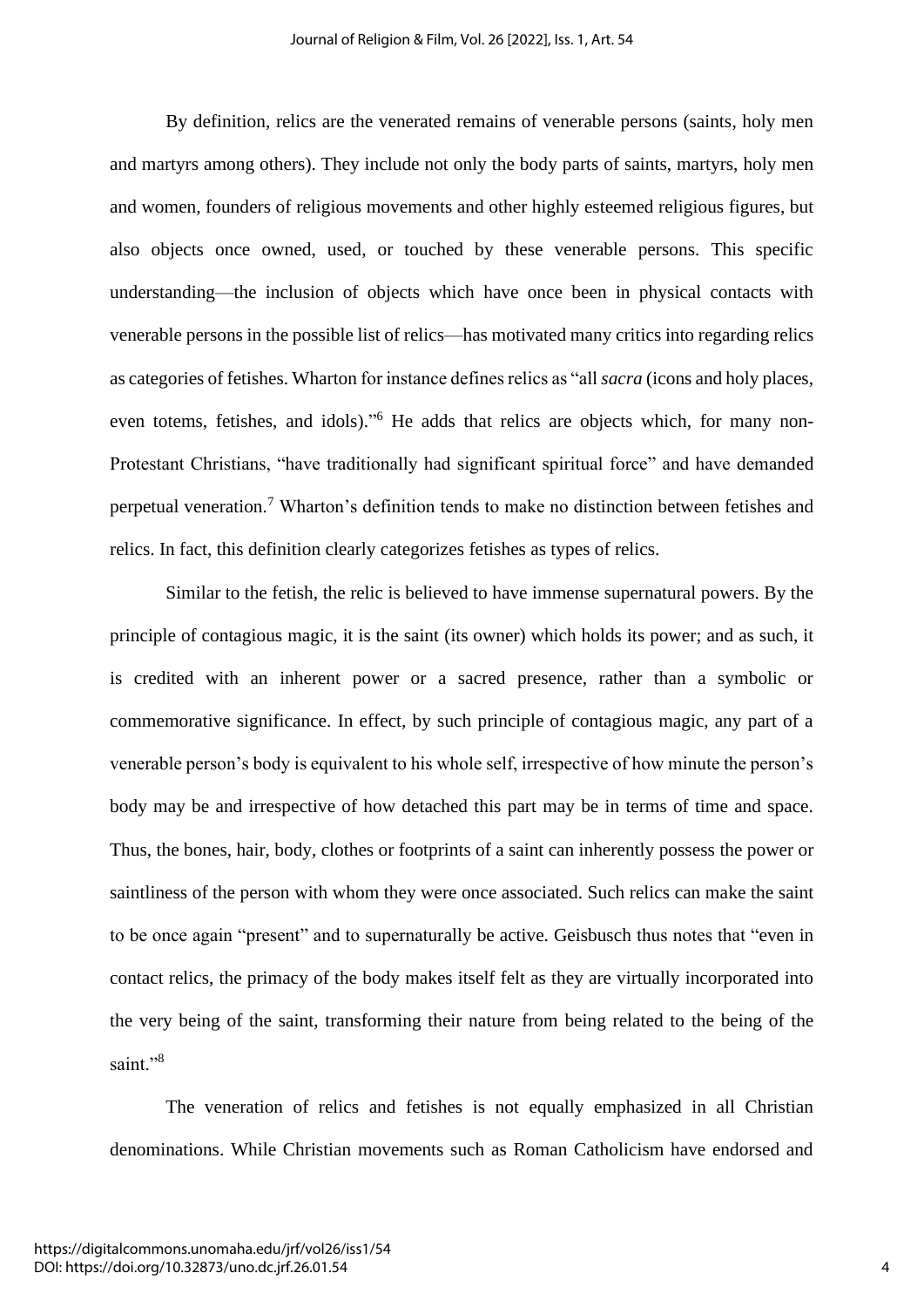continued the practice, other movements such as the Protestant Church and the Pentecostal Christian movements have generally—or at least on the surface—exhibited a serious hostility to relic/fetish worship. Nonetheless, the practice of relic worship in the Catholic faith is backed by the decree of the Council of Trent (Sess. XXV). This decree teaches that in addition to being biblical, the practice has the potential of being very beneficial to faithful Catholics. The decree stipulates that:

The holy bodies of holy martyrs, and of others now living with Christ, which bodies were the living members of Christ, and the temple of the Holy Ghost, and which are by Him to be raised unto eternal life, and to be glorified, are to be venerated by the faithful; through which (bodies) many benefits are bestowed by God on men.<sup>9</sup>

As the Roman Catechism of the Council of Trent puts it: "If the clothes, the handkerchiefs, and even the very shadows of the Saints, while yet on earth, banished disease and restored health, who will have the hardihood to deny that God can still work the same wonders by the holy ashes, the bones and other relics of the Saints?"<sup>10</sup> Following this teaching, it has become common in the Catholic world to find cathedrals, basilicas, and other worship temples that are ostentatiously adorned with the relics of the bones of saints or with objects believed to have been used by specific holy men. The famous Cathedral Notre Dame de Paris (France) for instance housed what is believed to be "the true Crown of Thorns worn by the Christ." Similarly, in Czechoslovakia, there exists a church which is "beautified" with the bones of 10,000 saints, arranged in the form of shields, crowns, and crucifixes among others. A cathedral in Bruges (Belgium) is likewise adorned with what is believed to be the "relic of the Most Precious Blood of Our Lord." In brief, the Catholic Church has entrenched the culture of making and bestowing veneration or religious homage on very large collections of relics. Little wonder, relics are arguably considered "the most precious treasure of the Roman Catholic Church"<sup>11</sup> and the source of much criticism made against Catholicism. Religious denominations or currents such as Jehovah Witnesses, Pentecostal Christians, and Protestants in general have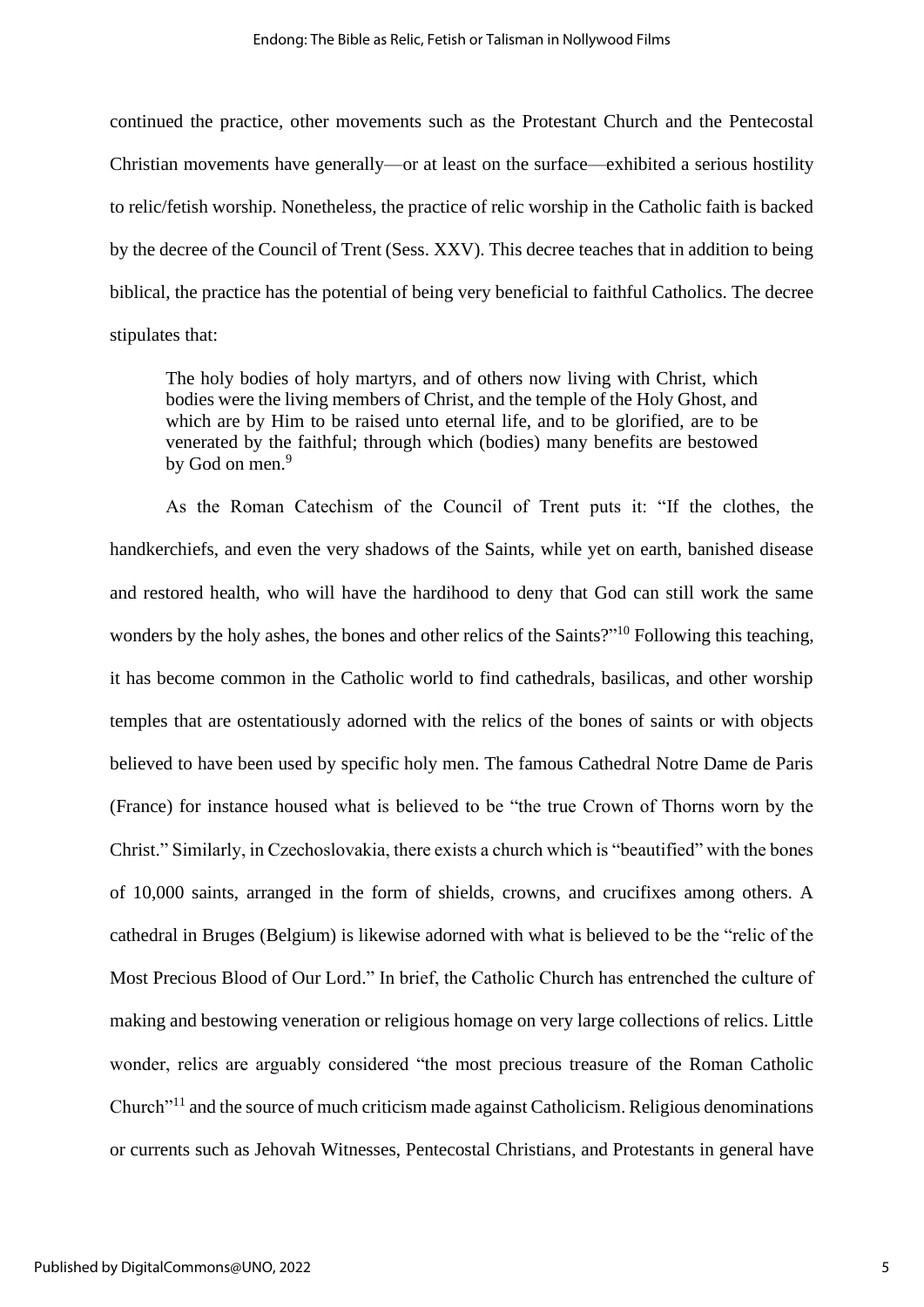in various platforms attacked the Catholic doctrine on the ground of its strong affinity with, and embrace of relic worship and covert fetishism. In other words, many non-Catholic currents have virtually demonized relics and fetish worshiping, relegating it to heresies and even Satanism. In his *Treatise on Relics*, John Calvin laments that relic worship is no other thing than practicing misdirected worship. He pointedly notes that "the origin and root of this evil (relic worship), has been, that, instead of discerning Jesus Christ in his Word, his Sacraments, and his Spiritual Graces, the world has, according to its customs, amused itself with his clothes, shirts and sheets, leaving thus the principal to follow the accessory."<sup>12</sup>

Calvin goes further to associating relic business and worship with spiritual obscurantism. To him, relic worship is a sign of God's punishment inflicted on humanity for their choice of dishonoring the Creator. He writes:

In this town (Geneva) there was formerly, it is said, an arm of St. Anthony; it was kissed and worshipped as long as it remained in its shrine; but when it was turned out and examined, it was found to be the bone of a stag. There was on the high altar the brain of St Peter; so long as it rested in its shrine, nobody ever doubted its genuineness, for it would have been blasphemy to do so; but when it was subjected to a close inspection, it proved to be a piece of pumice-stone [...] For my own part, I have no doubt that this has been a great punishment inflicted by God. Because, as the world was craving after relics, and turning them to a wicked and superstitious use, it was very likely that God would permit one lie to follow another; for this is the way in which he punishes the dishonour done to his name, when the glory due to him is transferred elsewhere. Indeed, the only reason why there are so many false and imaginary relics is, that God has permitted the world to be doubly deceived and fallen, since it has so loved deceit and lies.<sup>13</sup>

In the same line of argument, *The Watchtower* – a journal published by The Jehovah Witnesses – attacks relics worship noting that the practice is simply unbiblical and absurd. The journal adds that such a practice can only be driven by wrong and misleading interpretations of the Holy Scriptures. In the journal's words, scriptural facts in no way, give "comfort or support to those who teach that the bones of 'saints' and martyrs should be revered and worshiped," and hence, by instituting relics worship, the Catholic Hierarchy "appeals to tradition and heathen customs for support."<sup>14</sup>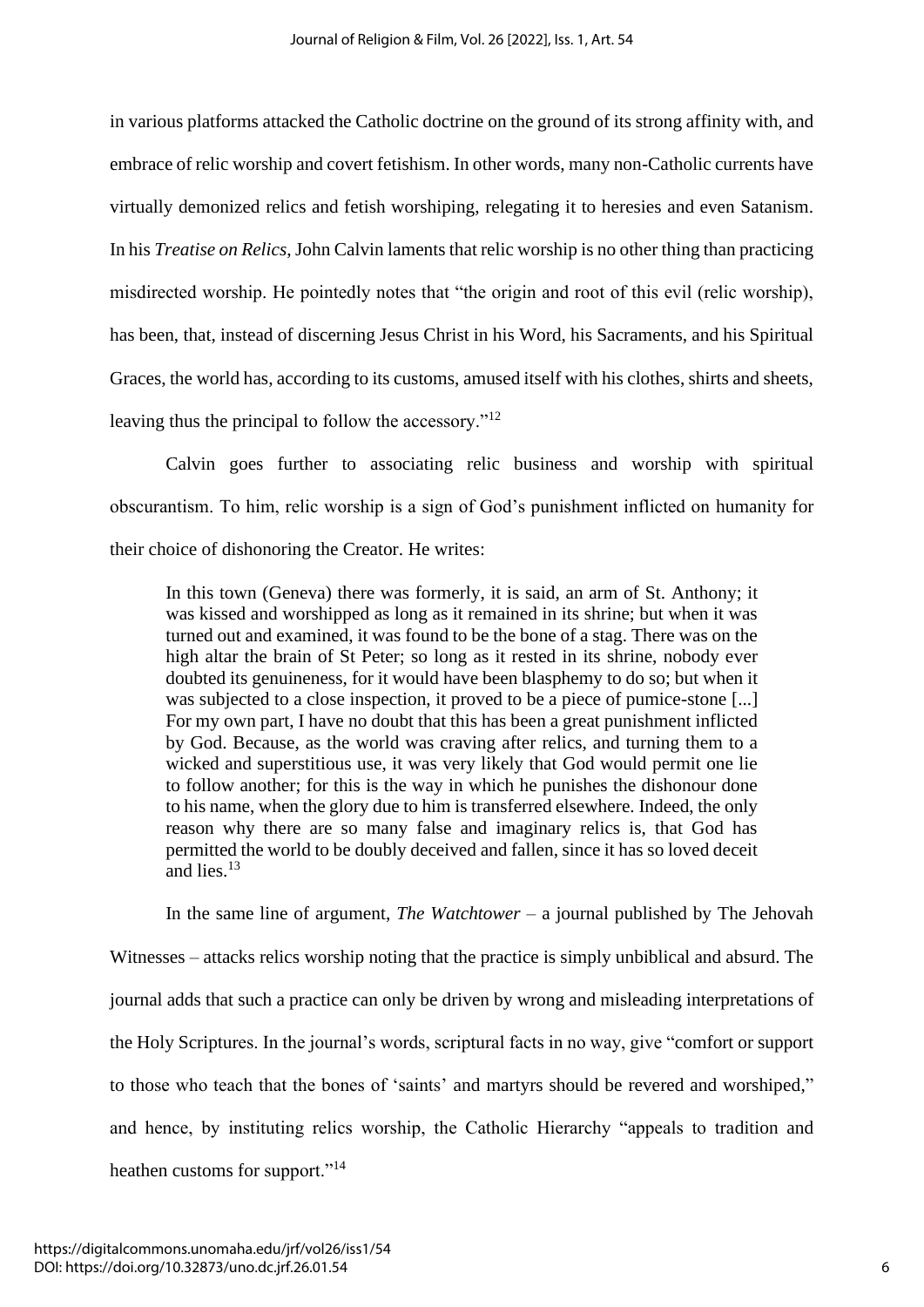Thus, relics and fetish veneration is subject to controversy among Christian movements. Non-Catholic doctrines reject it even though a good number of neo-Pentecostal or charismatic movements and organizations, particularly in Africa and Latin America have, over the years, adhered to traditions that are subtle replicas of fetish and relics worship. It is for instance observed that many members of Pentecostal and messianic movements in Africa and South America tend to view the Bible in its material/physical form as an object vested with immense supernatural power. Turner examines how a number of pre-literate cultures in Argentina often ascribed magical values in both the material and spiritual forms of the Bible. Turner also shows how these Argentinean Pentecostal movements use the material Bible as a fetish capable of effecting miracles.<sup>15</sup> He notes that:

Written words used in sacred context may be regarded as even more powerful than the spoken words used in [preliterate people's] own traditional rituals, whether religious or magical. Literacy therefore does not destroy the mystic power of such words as in our simpleminded white assumptions—it may even enhance it. Thus the Toba people of the Argentine treated the Bible as fetish object and tied it to their sides while dancing or placed it on the sick for healing.<sup>16</sup>

In the same line of argument, Alvarez notes that, from a doctrinal point of view, a number of "indigenous Pentecostal churches" in Latin America regard the physical Bible as an object which is inherently loaded with divine powers to heal all sorts of sicknesses and to work great miracles.<sup>17</sup> Alvarez pointedly writes that the prosperity Pentecostals in particular tend to deploy the Bible "as a fetish and a source of magical phrases as they perform exorcisms and divine healings."<sup>18</sup> LeMarquand makes a similar observation about African Christians in his article titled "The Bible as Specimen, Talisman and Dragoman in Africa."<sup>19</sup> He notes particularly that many African Christian movements have entrenched the culture of reverting to traditional African solutions to modern problems. In the course of re-embracing traditional African systems, they most often place the Bible in the framework of African cosmology and see it as a valuable replica or acceptable substitute for various African protection, healing, prosperity or fecundity fetishes. LeMarquand thus writes that driven by an African mindset or worldview,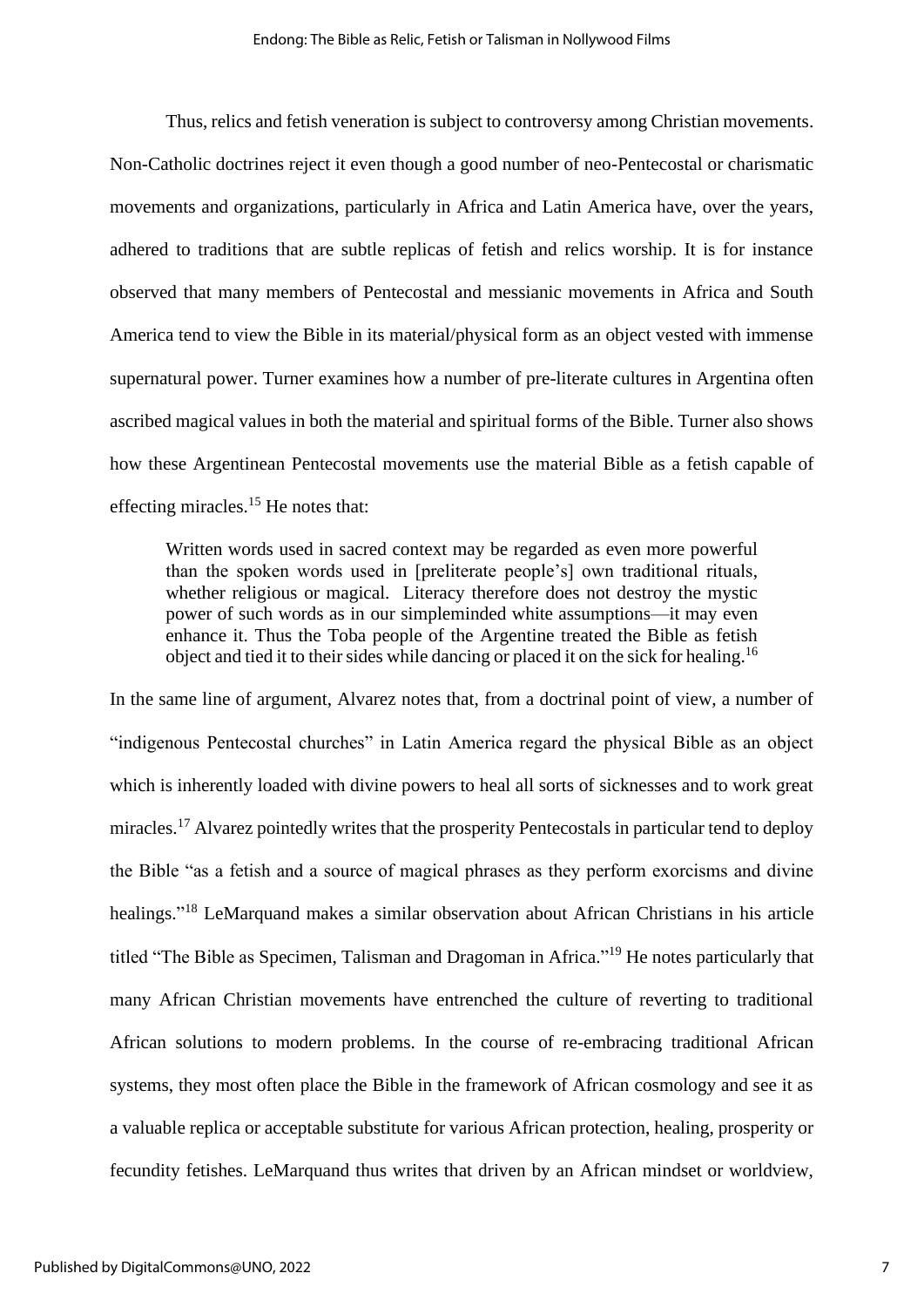members of some charismatic and Pentecostal movements in Africa "may carry a Bible for protection, or write verses from the psalms on the side of his vehicle, or put psalm verses into amulets." They may also deploy imprecatory psalms which they view not "as embarrassing artifacts from a more vengeful Israelite past but as a resource to combat the real evils that one faces every day."<sup>20</sup>

In the same line of argument, Vengeyi reviews communities of Pentecostal Christians in Zimbabwe who see the material text of the Bible as a sacred object. He notes that one strong characteristic of Christianity in Zimbabwe is the "Pentecostal belief in the Bible as fetish, the absolute word of God, directly inspired by God."<sup>21</sup> Still in Zimbabwe, many neo-Pentecostal communities consider the Bible as the perfect equivalent of a Shona<sup>22</sup> traditional religious fetish called *gona*: a horn, a piece of wood shaped calabash, a gourd or an animal bone believed to have supernatural powers. In trying to explicate the reason for the proliferation of magical conceptions about the Bible among southern African Pentecostals, Vengeyi writes that:

At the arrival of the first missionaries [African] people gathered fetishes (*nkisi*) to be burned by the Christian priests, thus following the well-established tradition among Africans of destroying old fetishes to make room for new and more powerful ones. Baptism crosses, statues, church ornaments were seen as the new fetishes and the Christian priests were interpreted as their traditional healers or medicine men (*nganga*). Even the traditional medicine men were afraid of the Christian priests as they saw them as possessing greater powers than theirs. Although the Bible is not mentioned as having been distributed to the people, we can assume that since it was an indispensable object of faith in the missionary work, people should have associated it with fetish. $^{23}$ 

The culture of replacing old fetishes with new ones (mentioned by Vengeyi above) seems pervasive in many Pentecostal communities and charismatic movements across the Black continent. This culture actually dates back to the pre-colonial and colonial eras when Africans made their early encounter with the Bible. Authors such as Saners, Vengeyi, and Carter who have addressed this issue claim there was a remarkable tendency among Africans to equate any spiritual accessory used or possessed by the missionary—including the Bible—with an equivalent or a more advanced replica of their most powerful fetishes.<sup>24</sup> This entailed placing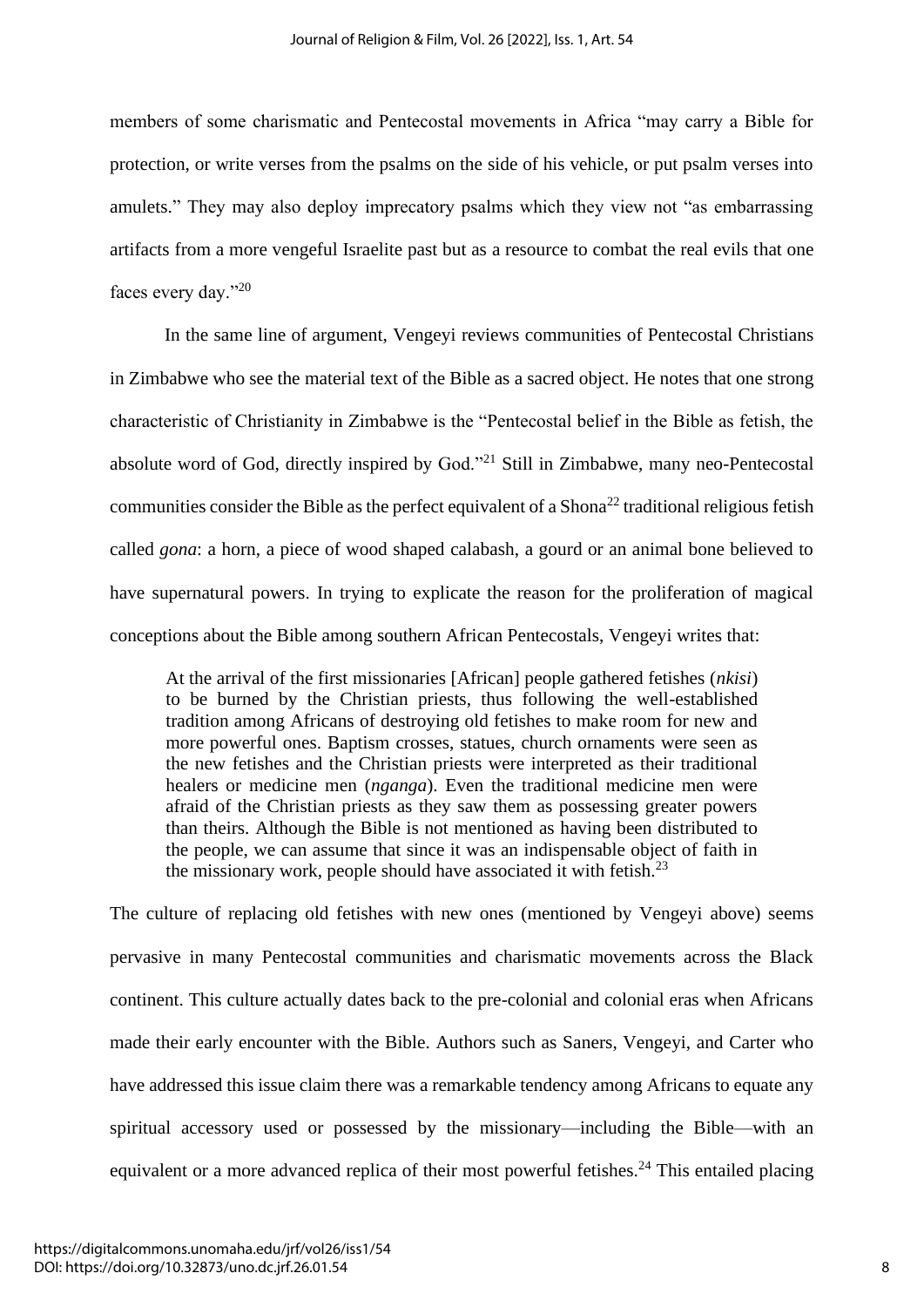the Bible within the framework of African cosmologies or alongside supposed African parallels. In line with this, Robert Moffat, a Scottish missionary, explains how some aboriginal tribes in sub-Saharan Africa used to regard his books as exotic versions of their local fetishes. He writes that "my books puzzled them; they asked if they were my 'Bola' prognosticating dice."<sup>25</sup>

The modern era seems not to have really affected Africans' tendency of placing the Bible as well as other strong symbols of Christianity—such as crucifixes, anointing oil and holy water—within the framework of African cosmologies, and of equating symbols of Christianity with superior and infallible fetishes. The tendency seems to have even become more accentuated thanks partly to the testimonies of iconic opinion leaders or members of African Christian movements. In effect, it is not uncommon to come across prophets, apostles, or pastors who claimed to have directly witnessed the miraculous power of the material Bible either in a context of exorcism, revelation, or trance. The biographer of Rev. John Chol Daau<sup>26</sup> describes the latter's encounter with the Bible thus:

As a baby, John had trouble sleeping through the night and would cry for hours. A relative was visiting who was one of the first Christians in the area. Hearing of the boy's problem he held his Jieng language<sup>27</sup> New Testament over John's eyes and said "hey, boy, instead of crying you will proclaim this book; […] look at the book." John reached for the New Testament and grabbed it. His crying stopped and they left the Bible in the crib with him, declaring that his name should be "John" after John the Baptist. […] What they [John and his visitor] had witnessed was not simply a little baby gripping a story with a message, but rather John as an infant had inherited an object of power.<sup>28</sup>

Narratives like the one mentioned above abound in the popular imaginary of Christian communities across the African continent. Like John Chol Daau, many other leaders of Christian movements on the continent have narrated stories of the Bible generating and "manifesting" kinds of positive force that turned out to be offensive or destructive to specific paranormal beings.<sup>29</sup> Cleric figures and ordinary Christian have told stories of the Bible possessing magical properties that repel demons, neutralize mystical attacks or prevent a myriad of natural and supernatural challenges.<sup>30</sup> The abundance of these stories in the Black African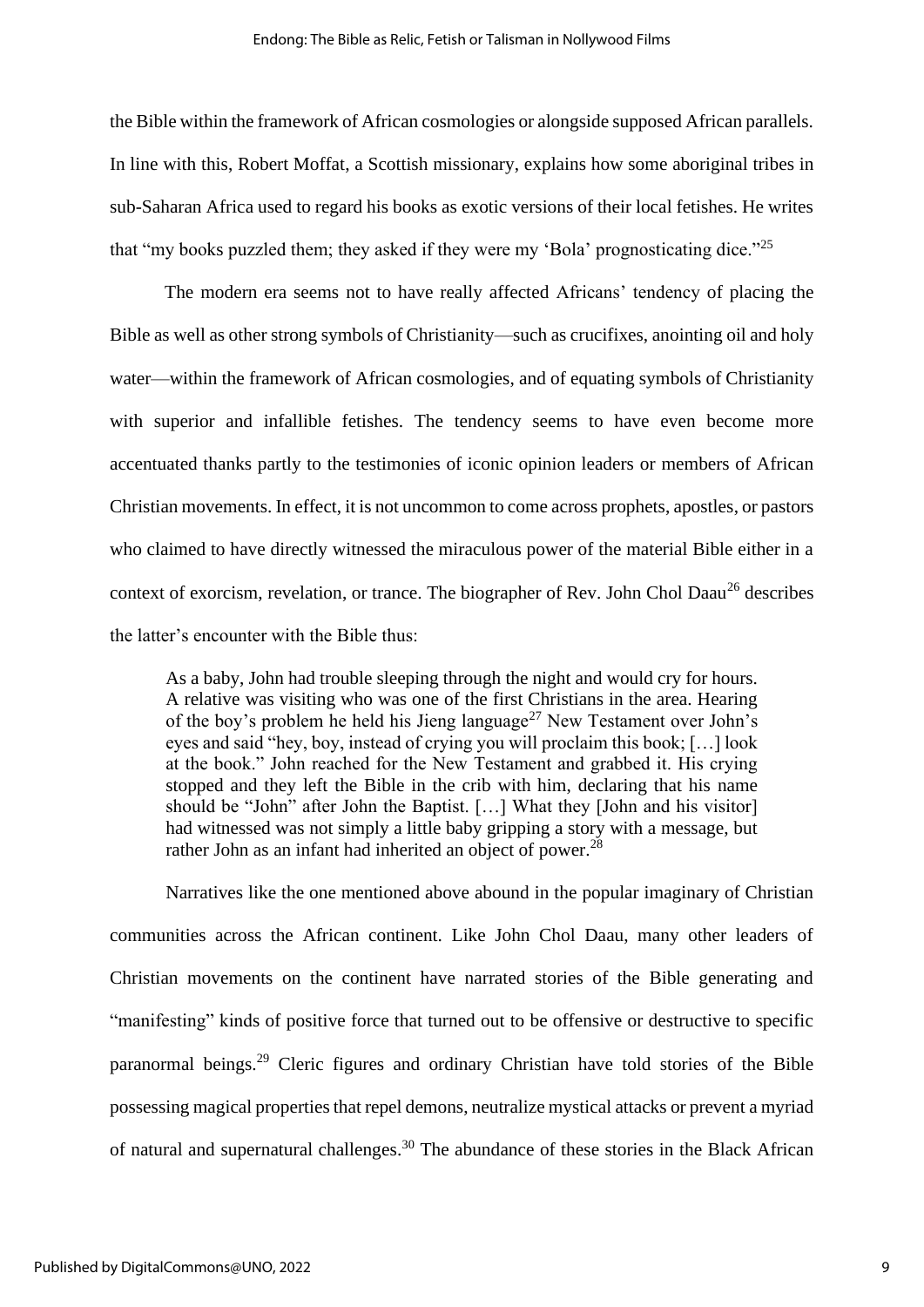popular fantasy has pushed many Pentecostal Christians in Africa to continue to regard the Bible as a fetish. Paranormal investigator Xavier Remington contends that the persistence and psychological potency of the belief in the magical powers/proprieties of the Bible are thanks to the power of human thought.<sup>31</sup> He believes that the power of pure thought imbues magical proprieties upon the Bible or any other religious artifact. This follows the logic that "the Universe is pure thought at its foundation. Pure thought that is the mind of all Universal Gods and the source of all magical powers." Remington further explains that:

Luckily the belief of the masses is so strong that it overrides an unbeliever's lack of belief. So if one is faced with a blood thirsty vampire in a hotel room in the middle of nowhere with nothing but a bedside Bible to aid them, it will indeed work in repelling the vampire even if the person is an atheist. Even [the] religious symbols of long dead religions will still work to some extent thanks to the thousands and millions who once did believe in the religion. Their pure thought never dies and its power lives on forever. This same collective human consciousness has brought countless Earthly Gods and other supernatural beings into existence as well. Mastery of pure thought is the ultimate goal of those who practice magic whether they know it or not. Of course, any religions that are based on worshipping demons won't have any effect on demonic based entities but may on the other beings. $32$ 

It goes without saying that, besides being arguable, Remington's contention will likely be a little bit esoteric for the non-initiated reader. Arguing or debunking it is not part of this study's methodological purview. Here, this author is mainly interested in reviewing scholar's interpretations of a sociological phenomenon: the belief in the magical proprieties of the Bible and the culture of equating the holy Bible with a fetish and an object of spiritual power.

#### **African Relics, Fetishes in the Nigerian Imaginary and Theatre: A brief Incursion**

In many anthropological research works, Nigeria is described as a very religious society.<sup>33</sup> Religiosity in the country dates back to the periods before colonization and early contacts between the tribes that constitute today's Nigeria and western cultures. In other words, Nigerians have been religious even before the days of Christian and Islamic expansion in their country.<sup>34</sup> In effect, before the coming of Christianity and Islam and through the present time,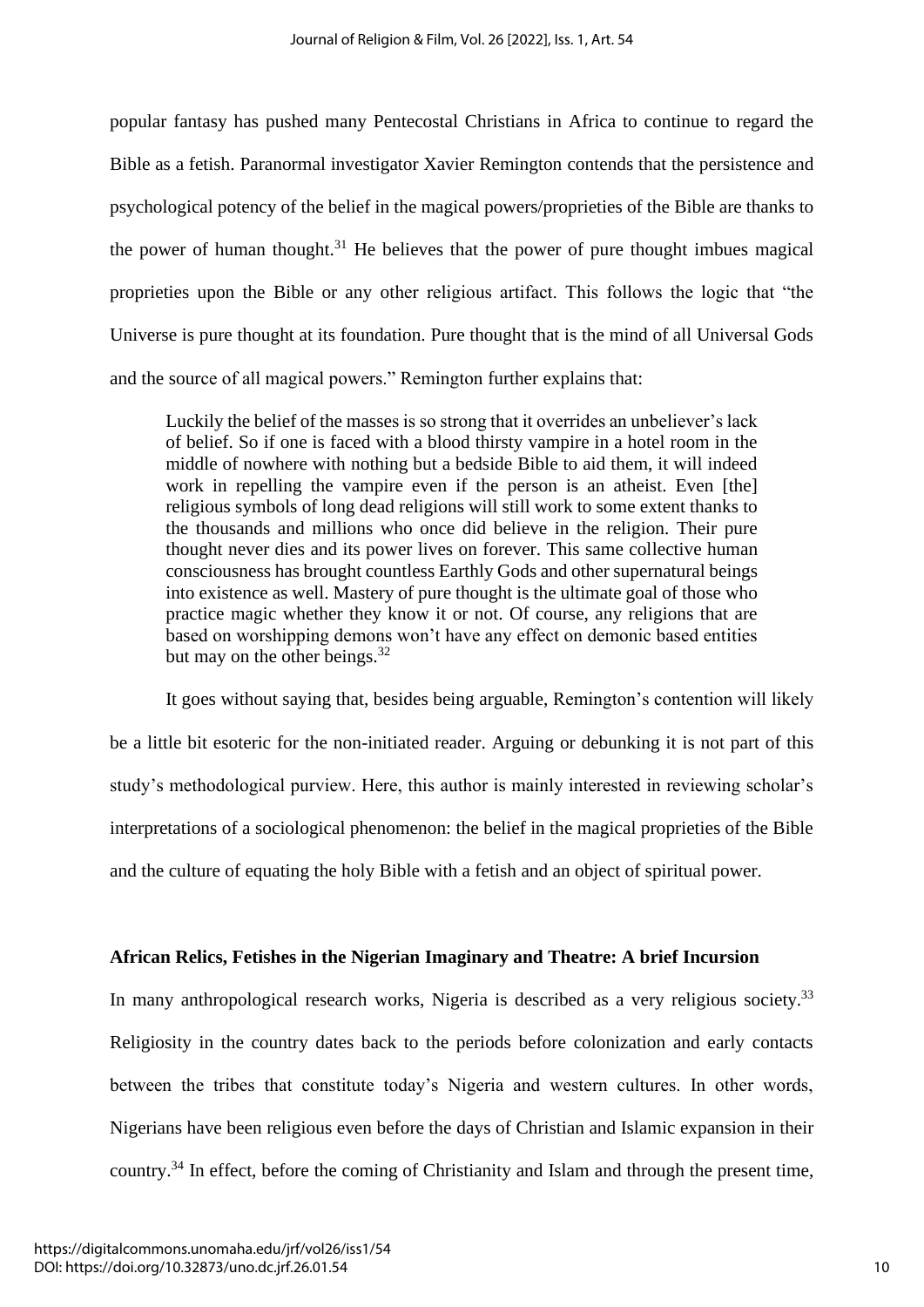Nigerians have been practicing various forms of animism. These forms of animism have been determined or shaped by the specific cultural mores or norms of Nigeria's respective ethnic identities. The forms of animism have also been characterized by a system that acknowledges that beliefs and practices are intimately linked to and determine every facet of human life. Such spirituality implies that traditional Nigerian religions cannot be dissociated from everyday life or the mundane. 35

Two important features of traditional Nigerian religions are the keeping and veneration of relics and fetishes. In effect, in traditional Nigerian spiritualities, fetishes are strategic tools whose use could be vital in critical situations. As highlighted in Chiorazzi, Nigerians in traditional and pre-colonial communities have ascribed very strong values to fetishes. Devotees of traditional religion strongly believe that a fetish in the form of a talisman, a charm, an amulet or a statute can enable them to enjoy protection, medical relief, and good luck among other benefits.<sup>36</sup> Thus, in traditional Nigeria's popular imaginary, a fetish has immense power to ward off evil spirits and purify a haunted living space among other "wonders."<sup>37</sup> In line with this, the adepts of Nigerian traditional religion do ascribe very positive values to fetishes and relics. Although mainly utilized by members of traditional African religions, fetishes and relics are also sought after by some nominal members of modern/imported religions as well as politicians and members of cults or pernicious sects.<sup>38</sup> A number of such nominal Christians do actually resort to African fetishes and relics in secret, particularly when their exploitation of alternative remedies has not been fruitful or satisfactory.<sup>39</sup> This trend is illustrated by the growing number of spiritual leaders from Charismatic, prophetic, and messianic Christian movements who allegedly secretly resort to voodoo and fetishes to grow their ministries or become politically influential.<sup>40</sup> In recent decades, news of the arrest or denunciation of such religious leaders has sold local newspapers and radio stations.<sup>41</sup>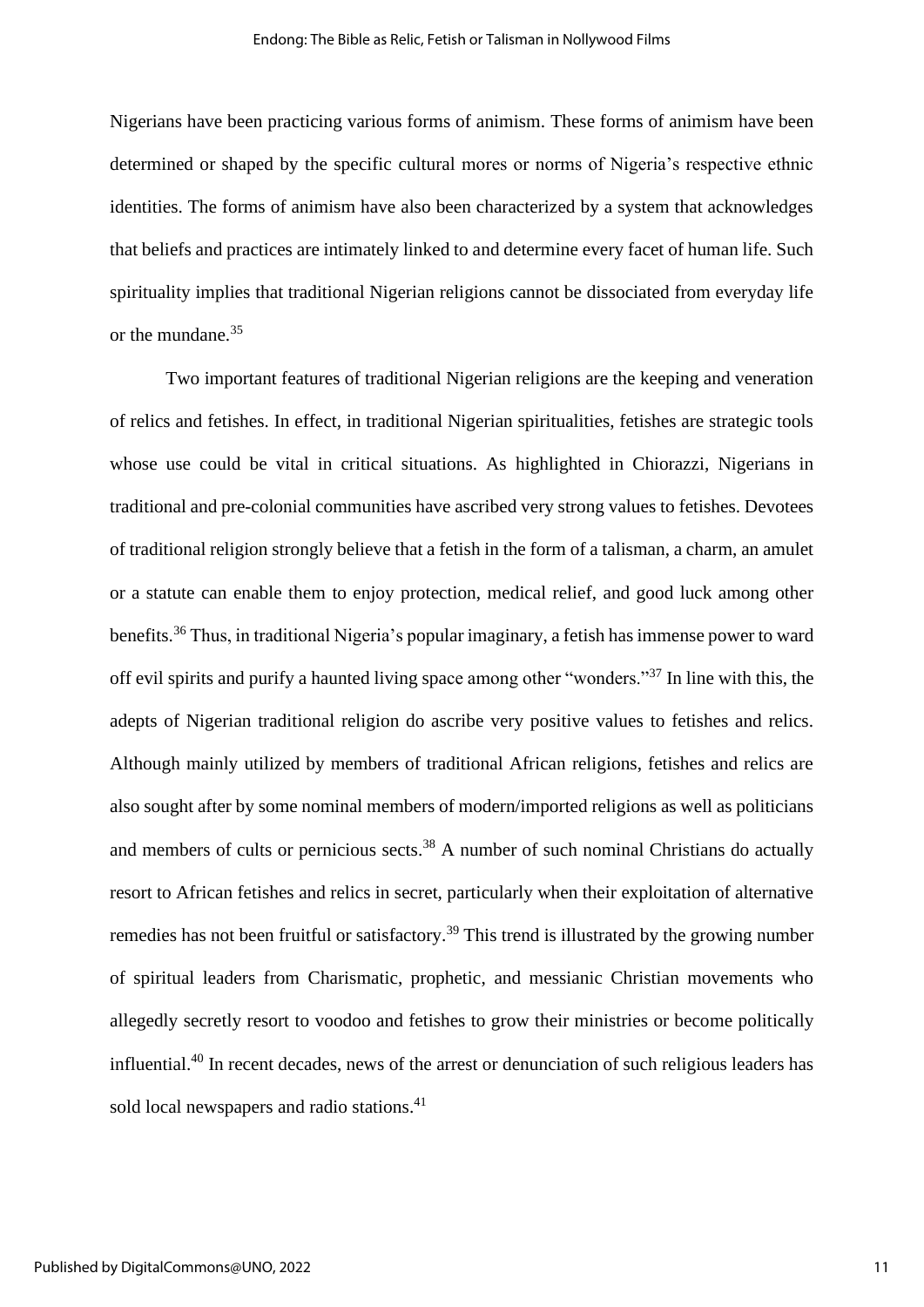African fetish and relic worship have attracted debate and conflicting reviews from commentators interested in Nigerian cosmologies. Nigerian observers with westernized or "Christianized" mindsets tend to view such worship mainly in a bad light. Such commentators actually regard the practice as an index of Nigerian traditional society's primitivism or obscurantism. <sup>42</sup> It is common to come across Nigerian commentators who frame traditionalists' keeping of African fetishes as a crime, a danger, or a backward practice. <sup>43</sup> For many such commentators, particularly those influenced by western modernism or religions, the keeping of African fetishes and relics is part of the dark side of Nigerian traditional religions. In line with this frame of thinking, pre and post-colonial missionary projects in southern Nigeria have, in their majority, sought to discourage or curb fetish-related practices.<sup>44</sup>

A popular practice among Christian movements—be they pre-colonial or postcolonial—has been to demonize the culture of worshiping African fetishes and relics. In tandem with this, most (practicing) Nigerian Christians and Muslims—who constitute the majority of the Nigerian population—tend to ascribe negative connotations to the concepts of fetish and relics.<sup>45</sup> This is irrespective of the fact that enculturation and acculturation have spurred many among these Christians and Muslims into celebrating subtle forms of fetishism. A 2021 ethnographic study conducted by Uwaegbute reviews a number of pro-fetish movements led by Christian youths in the Igbo city of Nzuka. $46$  The study reveals that, in spite of the puritanical doctrines of their respective churches, the Christian youths under study openly manifested their support for a number of pagan and fetish practices associated with a local masquerade. The youths under study claimed such support was fueled by their attachment to the Igbo culture, the urge to belong to their community, the communitarian aspect of masquerade celebrations and the youths' desire to engineer cultural revivalism in their community, among other factors.

Although rare, cases studies like the one presented above do exist. Fetishes and relics are likely to be viewed as negative objects by most modern Nigerians. This is in great part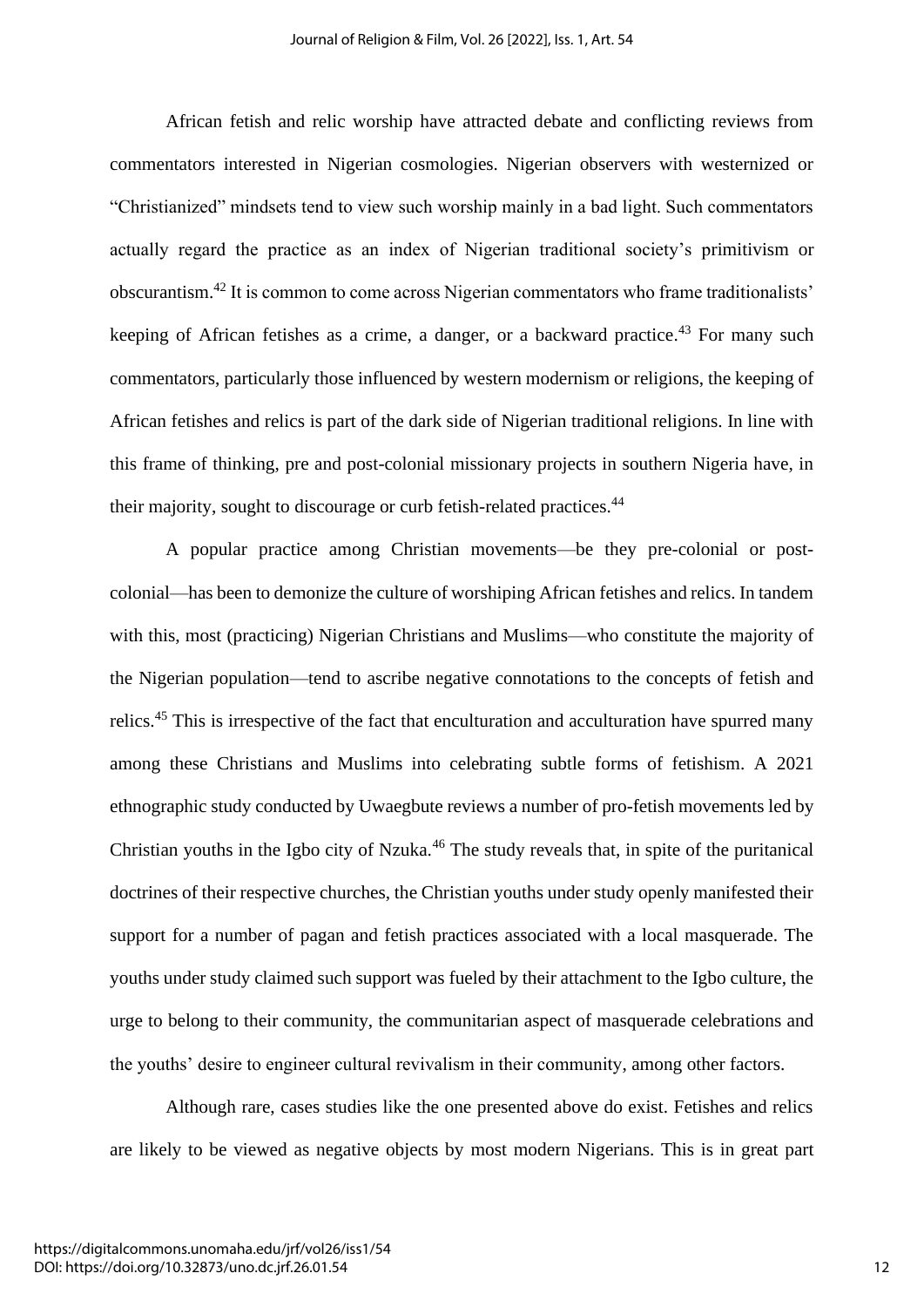thanks to Christianity and Islam as well as the dominant narratives which associate fetishes and relics with criminal or lugubrious activities such as cultism, sorcery, pernicious sects, ritual killing, political violence and Satanism among other ills.<sup>47</sup> Only few liberal Christian faithful (like those presented in Uwaegbute's study cited above) tend to accommodate specific fetishes' celebration into their world view. While followers of Christian movements (particularly Pentecostals) tend to demonize the African fetish and relic worship, many devotees of Nigerian traditional religion have in various ways combined symbols of Christianity with their fetishbased rituals for greater efficacy of their spirituality.<sup>48</sup> In tandem with this, it is common to find oracles and fetish priests in Nigerian rural communities who use the Bible or other Christian symbols as their props.<sup>49</sup>

The dynamics of fetish and relic worship in Nigeria has been a great source of inspiration for many Nigerian theatre artists and film directors. No doubt, fetishism is a dominant theme in many Nollywood films, particularly those that are concerned with themes such as voodoo, cultism and Christian proselytism in rural Nigeria, among others.<sup>50</sup> With imported religions dominating the world view of most modern Nigerians including Nollywood film directors, African fetishism is most times depicted negatively in Nigerian movies.<sup>51</sup> In effect, this culture is mostly represented as being inferior to key Christian symbols and traditions such as the use of the crucifix, holy water, the Bible, or anointing oil as part of spiritual arsenals.<sup>52</sup> Such inferiority is in terms of spiritual power and efficacy. It is only in rare epic, exotic or anthropological films that animism and African fetishes are sometimes glorified.<sup>53</sup> In most Christianity-based films (one of the genres which dominate in Nollywood), African fetishes are mostly depicted as exotic and undesirable artifacts; that is, as stuff that any right-thinking person should desist from using.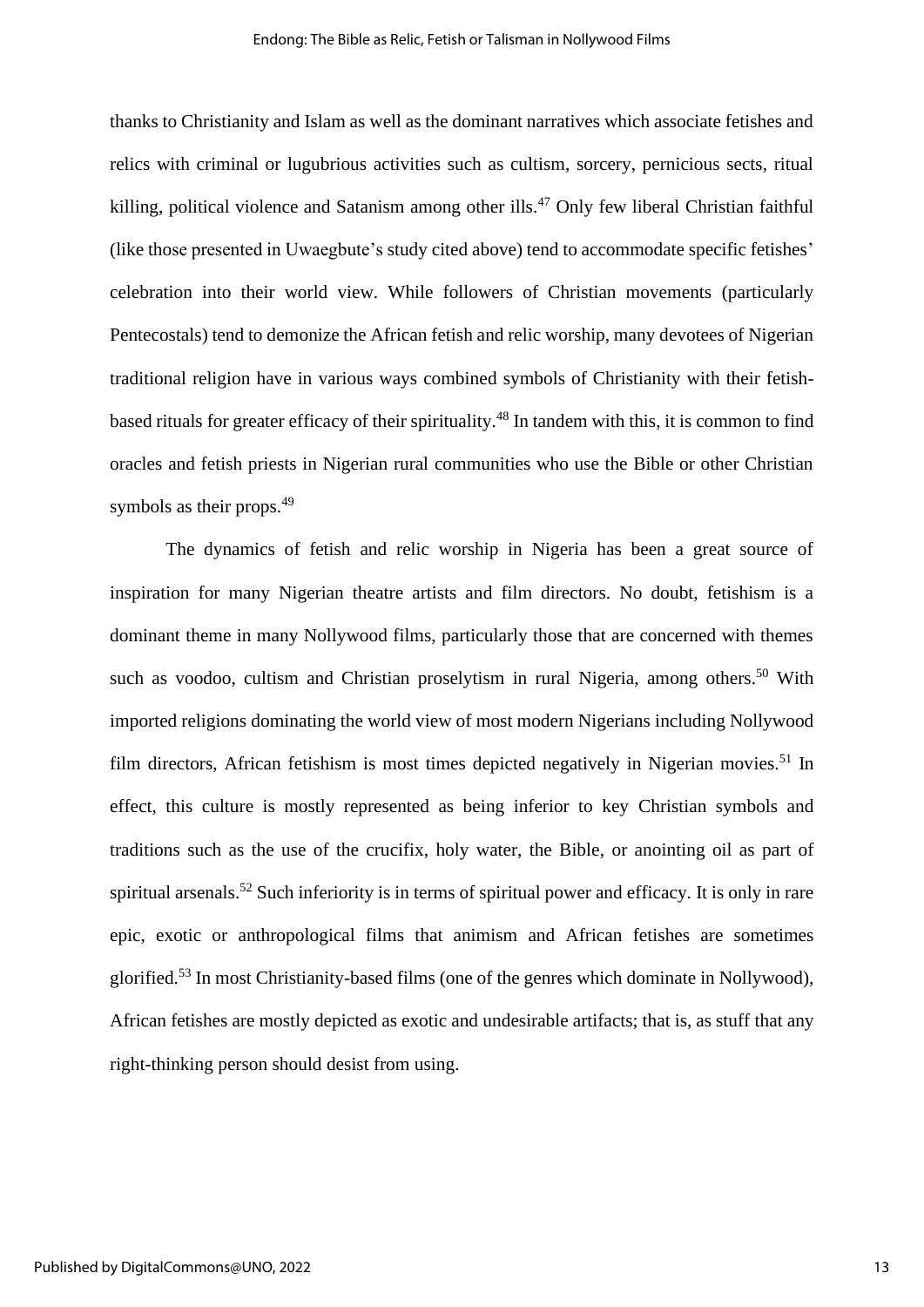#### **The Bible in the Nigerian Popular Imaginary**

Like their western counterparts, Nigerian Christians understand the Bible as a holy book carrying God's prophetic message to humanity. As a book, it reveals God's love and grace as well as His boundless power to save and provide comfort to mankind. This popular perception does not however exclude the fact that the use of the Bible as a fetish or a sacred object is also pervasive in the country. Like the other strong symbols of Christianity (notably crucifixes, holy water and olive oil), the Bible is popularly believed to be vested with a variety of properties ranging from the power to repel paranormal forces to the ability to heal and provide good fortune. In a study aimed at surveying popular perceptions and uses of the Bible among Nigerians, Ukpong observes that the popular culture of deploying the Bible as both a defensive and offensive spiritual weapon is widespread in Nigeria.<sup>54</sup> By this popular culture, even illiterate people constantly and religiously place the Bible at strategic corners of their houses, offices or cars in guise of building defensive arsenals against spirits of darkness and attacks from haters. A copy of the Bible placed under the pillow for instance has, according to such popular Christian beliefs, the intrinsic power to neutralize and/or prevent nightmares. Such presence of the Bible is sufficient to let God grant you peaceful sleep/rest. Following such a belief, a pregnant woman will feel the necessity of putting a copy of the Bible under her pillow, hoping that by this act, God will never allow anything evil to happen to her and her unborn child.<sup>55</sup> Similarly, when placed in one's office, the Bible will spiritually "disinfect" the premises making them a more conducive environment for work. The belief in the Bible as a relevant disinfectant was recently made manifest when a good number of Nigerian Christians used various models of the New Testament to fabricate face and nose masks with which they hoped to protect themselves against the Coronavirus.<sup>56</sup>

You also find Nigerian Christians who believe that the Bible attracts God's presence anywhere it is placed. Thus, such Christians believe that by dropping your Bible in any given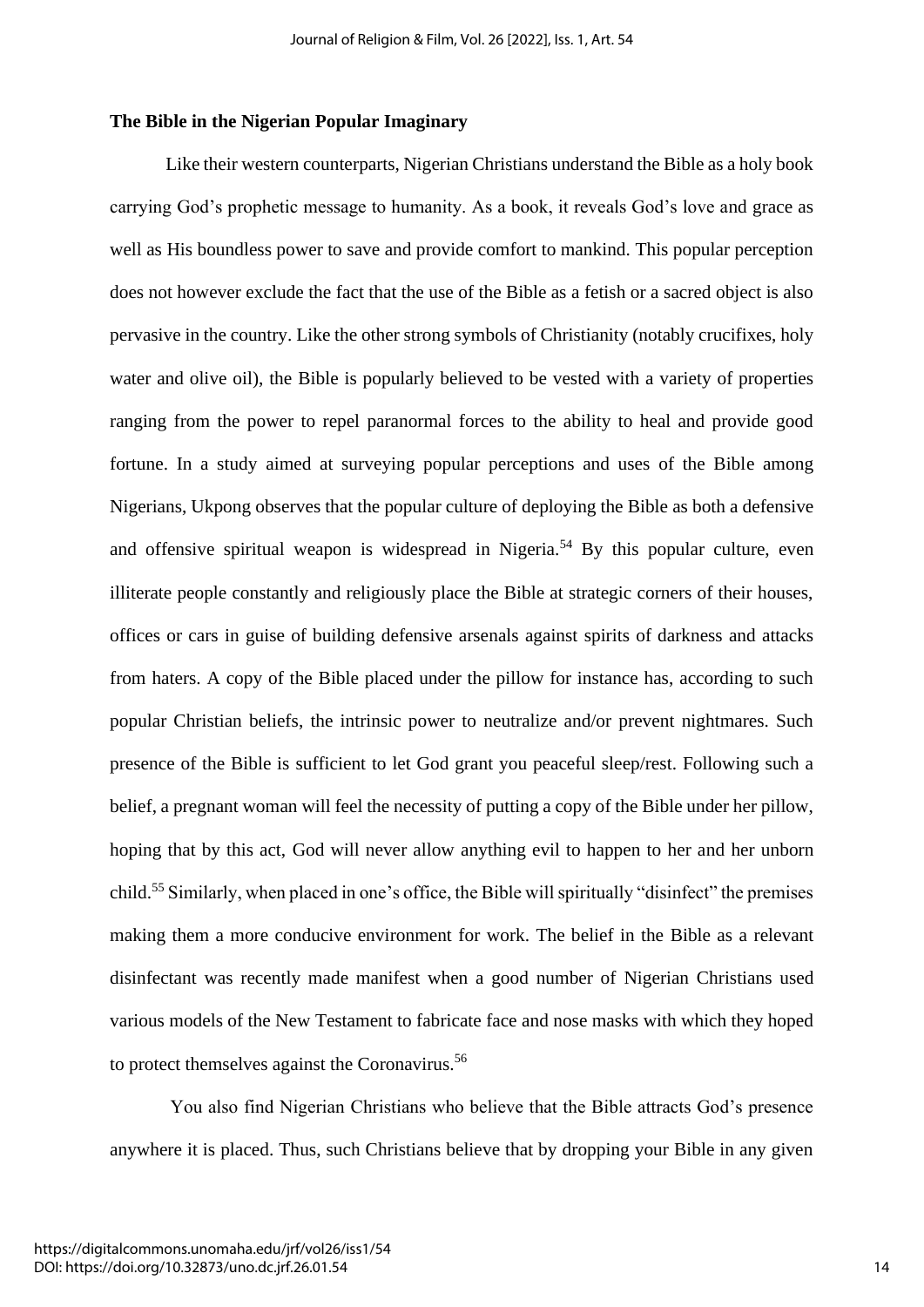place, you symbolically and spiritually fill that place with the presence and power of God. The place miraculously becomes a protected, consecrated and sanctified space. By such presence, the place also becomes un-conducive to any evil attack or presence.

The use of the Bible as an offensive arsenal is often seen in prayer contexts. Many Nigerian Pentecostals pray holding and brandishing the Bible just like an indispensable accessory for a spiritual ritual. In such contexts, the Bible is not necessarily used for reading or quoting its contents for personal enlightenment or spiritual edification. Rather, the Bible is brandished as a holy object having the power of a spiritually sophisticated weapon. This is an interpretation of Ephesians 6:17, which states that the Word of God (in this case, the Bible) is "the sword of the Spirit" which the Christian is compelled to deploy in the battle against any spiritual adversary.

During what is popularly called deliverance or intercession prayers, it is not uncommon to see interceders lifting up their Bibles as "sacred gadgets" or "spiritual props" having the ability to invoke or relay the invisible powers of God. The Bible is also often used in such a context as an object through which divine powers may emanate to touch an affected soul (the person for whom they are interceding). This again, follows the popular belief that the material form of the Bible is a kind of multipurpose talisman.<sup>57</sup> Sharing corollaries, the General Overseer of the House of Prayer Ministry of all Nations, Segun Adewumi notes that the written words of the Bible are in themselves loaded with immense magical powers. <sup>58</sup> Such powers can activate both positive and negative spiritual energy. He writes:

It may surprise believers that invocation of the demonic forces could be done with the use of Bible verses, especially from the book of Psalms. The fact is that the words of the Bible are a collection of the supernatural laws often referred to as graphic. Bible verses are potent with spiritual power that can be released and applied through invocation made on the demons or the Holy Spirit. The words of the Bible are like the military weapons that cannot fight on their own. The gun requires a bullet and firing to create effect and impact. The igniting power, genuine or counterfeit will provide the result. The Holy Spirit is the genuine, while the demonic spirit is the counterfeit.<sup>59</sup>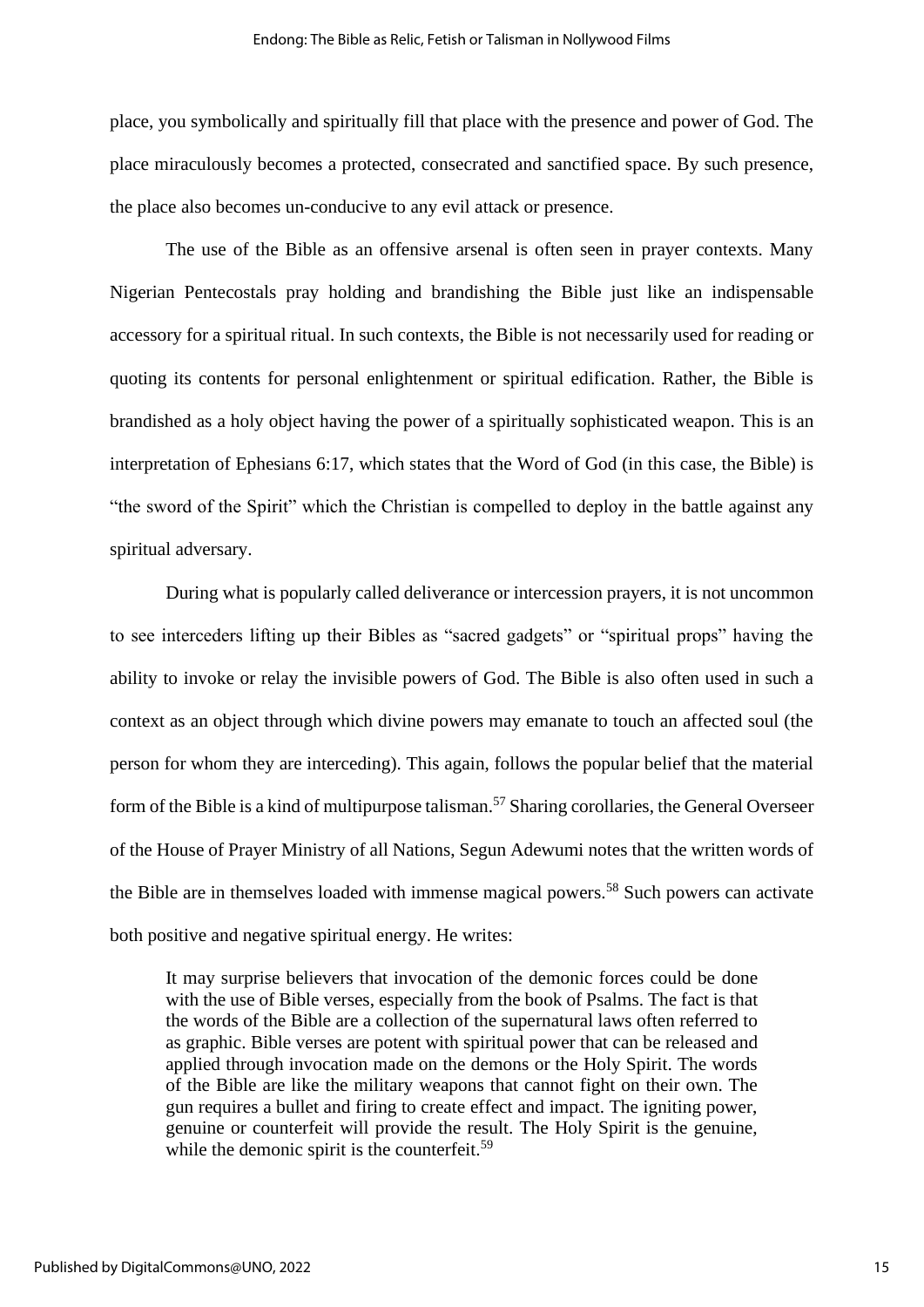Not only the material form of the Bible but also its literary contents are used as fetish. Most often, specific books of the Bible like Psalms are mobilized in an incantatory mode. This is in line with the strong and popular belief that such psalms are vested with some magical powers. When recited together with specific divine names and sacred objects, psalms are believed in some charismatic Christian communities or movements to be a working formula to overcome specific challenges. In his book titled *The Mystical Powers of Psalms*, Aladura church pastor Nwokoro E.O. recommends the reading of specific psalms with accompanying actions to address specific unpleasant situations.<sup>60</sup> He prescribes the reading of Psalms 8 and 21, respectively, in cases of searching for success in business and to overcome danger on a journey or gain the favors of people in authority. The reading of these psalms is generally accompanied by a number of complimentary rituals, actions, or artifacts which are obscure or esoteric. For instance, when reading Psalm 8 in view of achieving business success, the person praying should say their prayer at sunset and apply pure olive oil on their face and hands after the prayer for three days. Similarly, a person reading Psalm 21 to attract the favors of "great men/women" should voice the biblical verse before leaving his house for the journey or interview. When doing that, they must be in their private room. They should face the East and use the Holy Name Jehovah Jehhakhi. Nwokoro prescribes more complex procedures in more serious situations like casting out devils. He writes that in case one longs to deliver another person from an evil spirit, the following steps must be respected:

Fill a new earthen bowl with running water, put 7 palm fronds, recite [Ps 29] 10 times [with] the Holy Name Ahha-Jehovah over the water and bathe the person possessed and he/she will surely be freed. If this is observed for 3 days with fasting, the person who caused the effect on the possessed will openly confess and regret his/her action.<sup>61</sup>

A similar practice consists in writing verses drawn from the book of Psalms on strategic parts of houses, notably on principal doors and on external walls as well as on the sides of cars to neutralize any potential source of nuisance and mortal threats. Adepts of this popular culture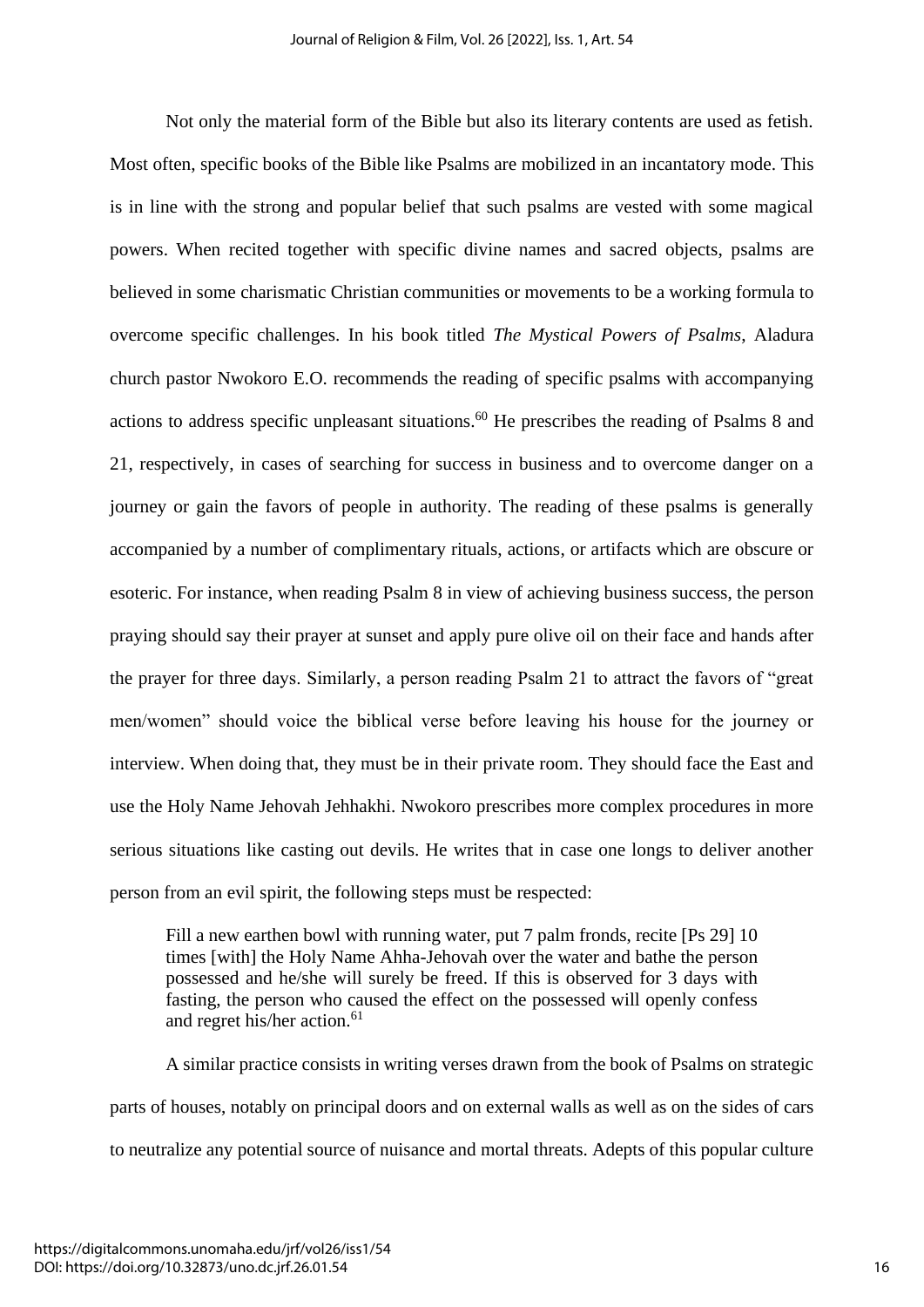also put psalm verses into well-chosen amulets and use such amulets for protection against paranormal creatures and evil powers. Nigerian prophet Ogunfuye (cited in Adamo), for instance, recommends physical and spiritual protection seekers to use Psalm 7, verse one, which reads, "Oh Lord my God, in thee I put my trust: save me from all them that persecute me, and deliver me" as an infallible defensive arsenal. The prophet prescribes that this imprecatory psalm be written on a piece of paper and placed into a dedicated bag that will be slipped under one's pillow accompanied by a prayer for protection.<sup>62</sup> Adamo opines that psalms used in such context are most often aimed to activate God's "righteous anger against injustice" and any offensive enemy.<sup>63</sup> As he puts it, the use of the psalms in such situations represents a way by which the imprecator takes the offender or enemies to the court of God. Such an initiative should be done with utmost care and in strict respect of the principle which states that he who goes to equity (that is the court of God) should have clean hands and should not be ill intentioned. In his words, "Admittedly, care must be taken in the use of the imprecatory Psalms for evil intention. It should only be used for God's vengeance […] All things must be submitted to God with humility and understanding that God is a righteous God."<sup>64</sup>

Thus, the Bible in the form of designated or strategically placed psalms is used conjointly with other esoteric artifacts as a formula to address diverse spiritual problems or solve difficult mysteries. This way of using the Bible illustrates African Christians' tendency of reverting to traditional African solutions to quotidian problems. The tendency includes the conception and use of various Christian fetishes and talismans popularly believed to be infallible solutions to any spiritual or physical problem.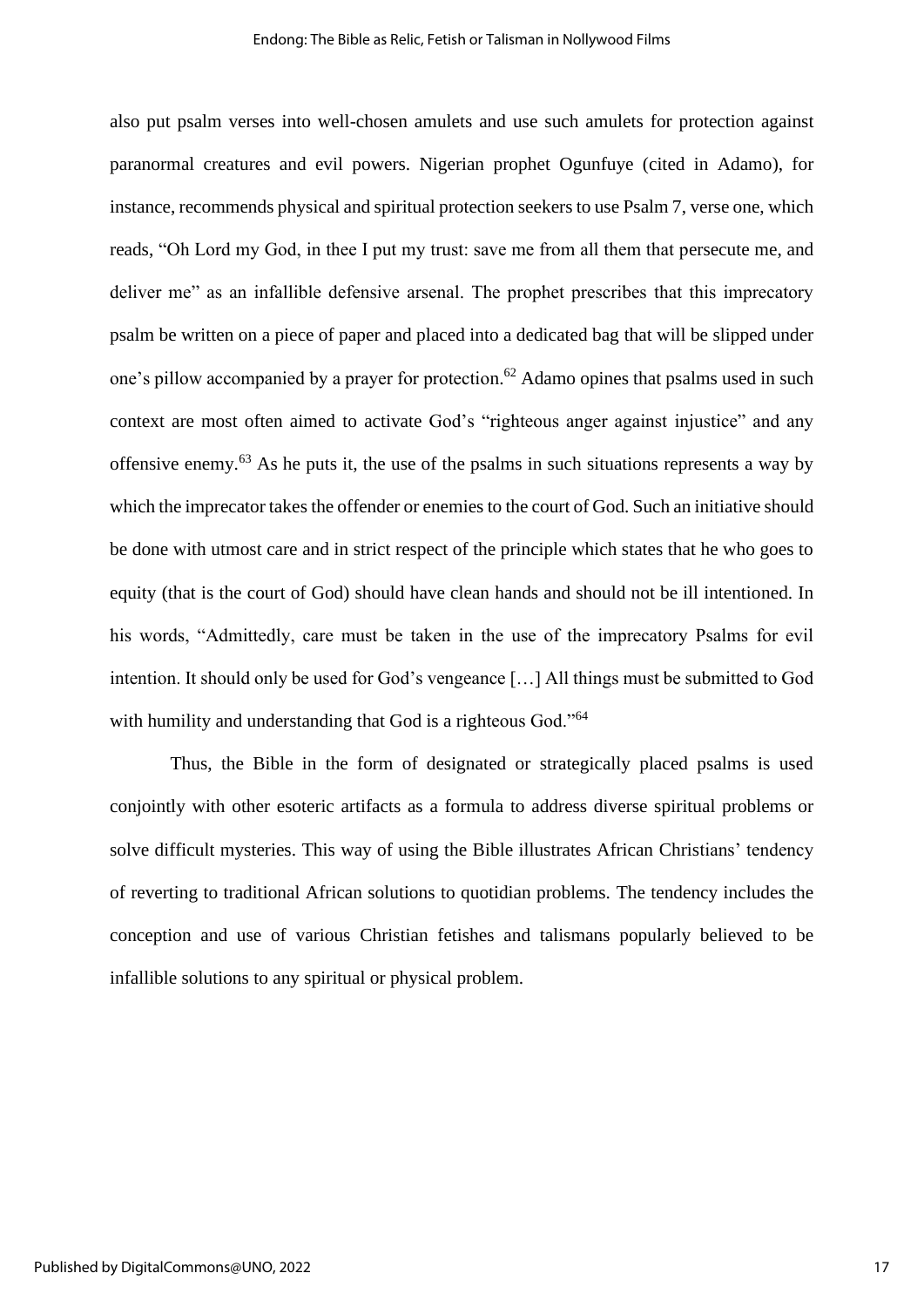#### **The Bible in Nollywood Films**

Before delving into a discussion of ways in which the Bible is presented as a fetish or a relic in Nollywood films, it will be helpful to briefly present the Nollywood film industry, highlighting the place of the religious film genre within its evolution since the early part of the 1990s.

# *A Brief Presentation of Nollywood*

Many commentators present Nollywood as the Nigerian film industry. However, it will be more plausible to describe it as a postmodern cinematic movement which sprang up in Nigeria in 1992 with the release of Kenneth Nebue's high grossing movie *Living in Bondage*. The industry is mainly characterized by a home video production culture. Entrepreneurs in the industry have departed from traditional Hollywood film production paradigms (e.g., celluloid film) by shooting and editing their films directly on video. They also base their productions on relatively meager budgets and follow a purely capitalist model of production and distribution which practically consist in going for stories that will likely appeal to (local) viewers. <sup>65</sup> Reliance on small budget and cheap video technology has enabled entrepreneurs in the industry to produce quickly and in quantity, even though such a production has generally been of very low quality compared to other big cinema industries such as Hollywood, European cinema, and Bollywood.

In 2009, UNESCO ranked Nollywood the third most prolific film industry in the world after Bollywood and Hollywood. This ranking, which was in terms of number of films produced, soon evolved to the second biggest film industry in the world after Bollywood. Presently, volume of production in Nollywood is estimated at 2500 films a year. In less than three decades the industry grew from a local travelling theater culture to a 590-600 million USD commercial giant, becoming Nigeria's second employer after the government.<sup>66</sup> The industry has also morphed into a pan-African or even global affair, spreading its tentacles to almost all sub-Saharan countries, most of the Caribbean countries, Asia, and African diasporas in North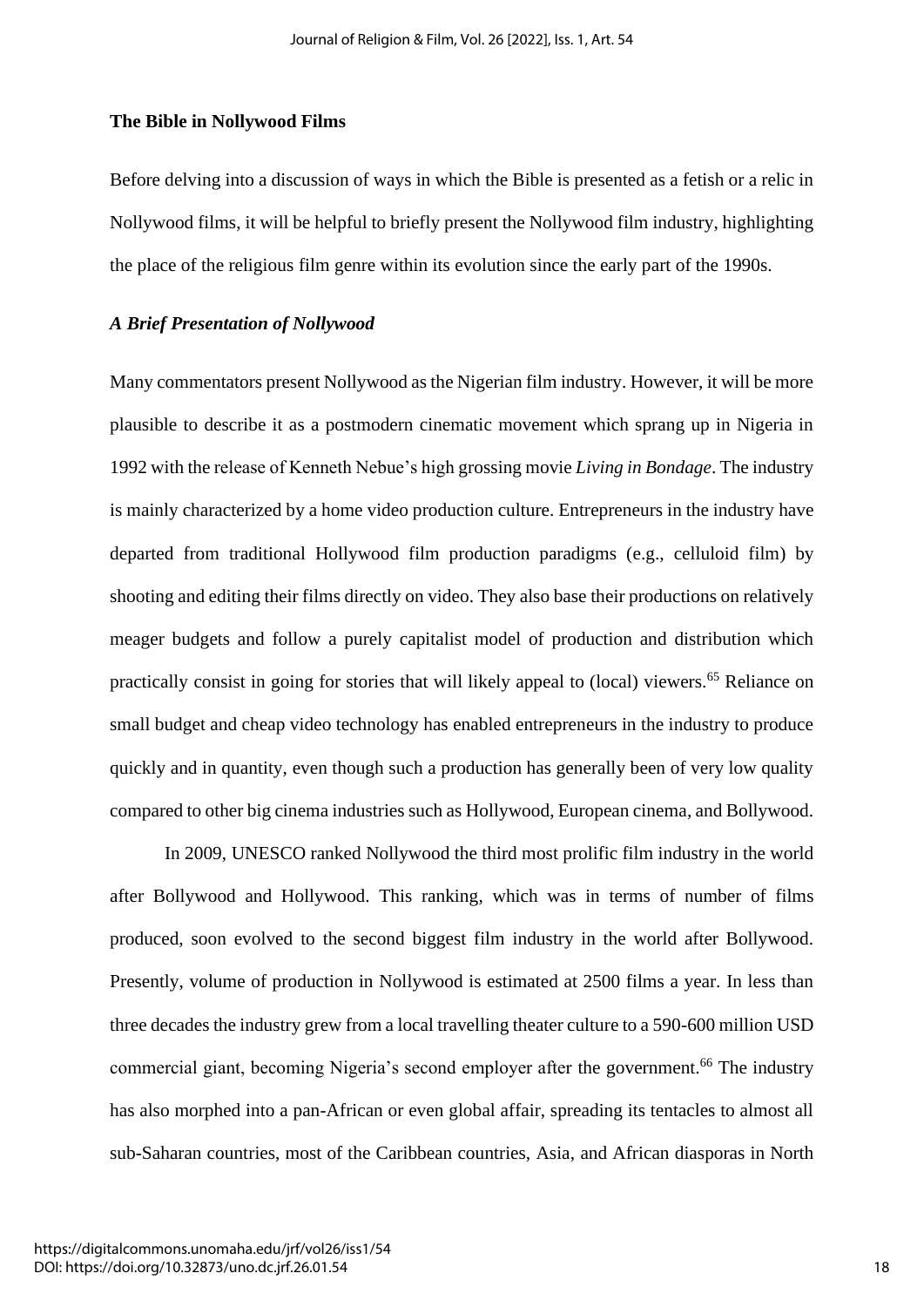America and Europe. Thus, although Nollywood may be unknown to some continental Europeans or Americans, it is a popular cinematic culture in African countries and among African Diasporas in the West.

Nollywood started as an industry dominated by romantic comedies, thrillers and dramas. However, over the years, new genres such as horror, musical comedies, nolly noir, period pieces and animations have been strong features of the industry. A genre which has particularly characterized Nollywood is religious films which intrinsically or extrinsically sell specific versions or doctrines of Nigerian spiritualities, particularly Nigerian Pentecostal Christianities. Examples include Mike Bamiloye's *Just a Little Sin* (1998), Peacemakers Outreach Ministries International's *Witches in the Church* (2004), Elvon Jarret's *Invasion from Hell* (2011), Kensteve Anuka's *Goddess and Pastor in Love* (2014) and Sammuel Arinze Eze's *The Power in the Bible* (2019), among others.

A good number of Nollywood Christian films popularize the myth of the superiority of imported religion (Christianity and Islam) over animism, ancient demons and other paranormal beings.<sup>67</sup> Christianity-based and Christian movies in particular generally emphasize the tendency among Nigerian Christians to associate any quotidian occurrence with the works of supernatural powers. They, among other things, report and mostly celebrate the Nigerian Christians' tendency of attributing any human challenge to some "enemy forces" working behind the scene. As reviewed by Amobi, these films tend to popularize the Nigerian fetish mindset. By such a mindset most, if not all setbacks in life and all health challenges or business misfortunes always have a spiritual cause.<sup>68</sup> They are the handwork of some evil powers and supernatural forces ever present and ever ready to antagonize humans. Everything that befalls a man must be reduced to a conflict between God and the devil and tackled with the assistance of reliable spiritual tools. Still by this fetish mindset, every dilemma is tackled best with the help of a very spiritual and powerful pastor who uses the bible in the same way a native prophet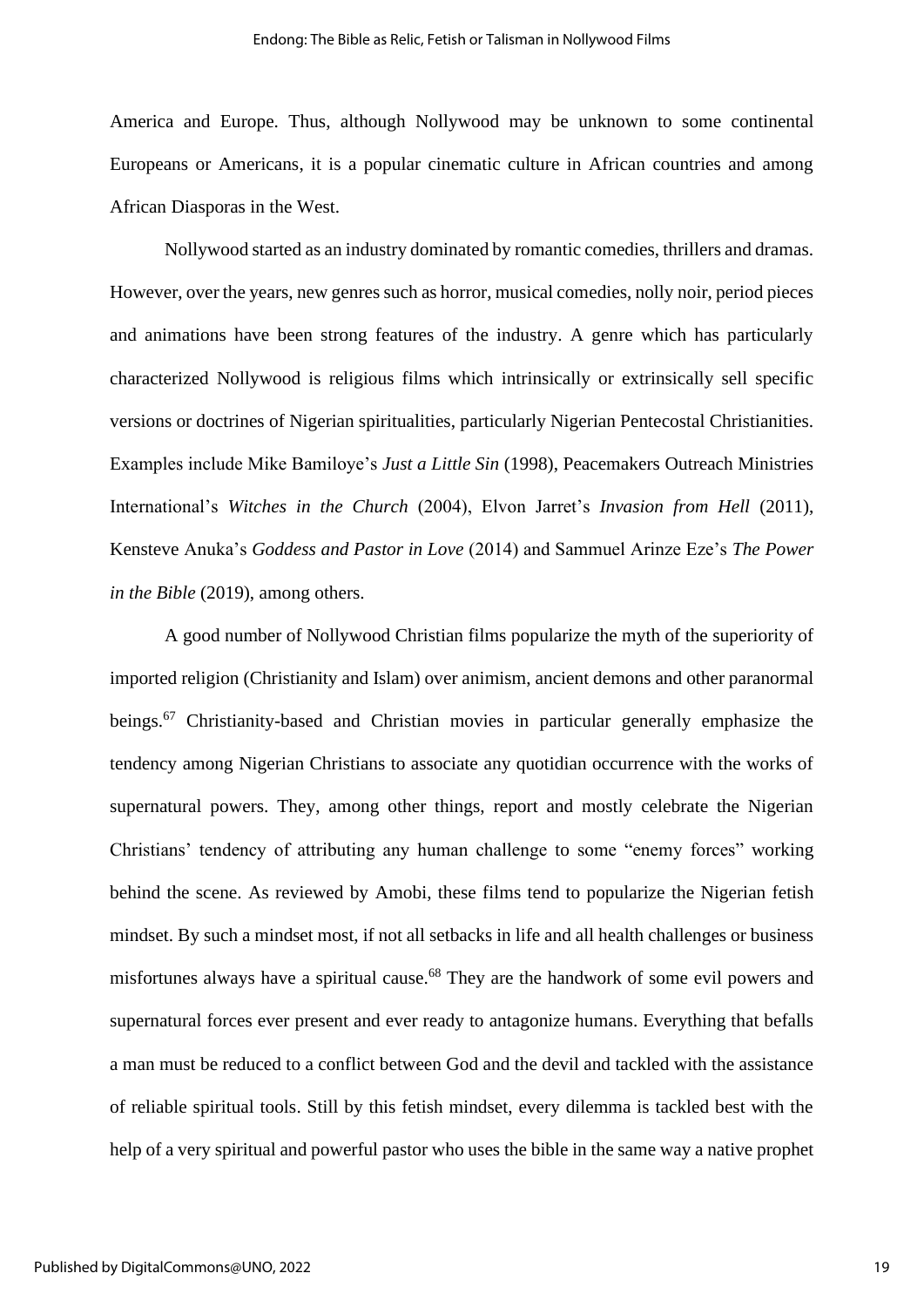or an oracle will use magic to resolve a mystery or a supernatural problem. Furthermore, this fetish mindset gives credence to the belief that there is always someone obstructing another person's progress with spiritual means and that one must use spiritual arms such as prayer, Christian relics and fetishes to survive and prosper in life.<sup>69</sup>

Thus, religious Nollywood films glorify the culture of associating any unpleasant situation with the supernatural. They also tend to celebrate the popular culture of deploying Christian tools such as prayer, exorcism and prophecy among others, in the resolution of any dilemma or challenge in life. In so doing, they have most often advertised the perceived magical powers of strong Christian symbols such as crucifixes, olive oil, anointing oil, holy water and the Bible, as well as the indispensability of pastors, prophets and exorcists. Adesokan describes most Nollywood Christian films as being based on plots that emphasize the "manifestation of the power of the word of God for which the Bible becomes an accompanying fetish [and] not necessarily a book from which to read."70

#### **The Bible as Fetish and Relic in Nollywood Films**

The least one could say is that the fetishist conceptions about the Bible highlighted in the preceding sections of this discourse are reflected in most Nollywood Christianity-based films. One thing which is however striking is the ways in which Nollywood film directors most often deploy special effects to convey these fetishist conceptions about the Bible. At least two contexts can be explored to examine this striking use of special effects: (i) situations where the Bible is represented as an offensive or defensive spiritual weapon and (ii) scenes where the Bible is represented as an infallible solution to both natural and supernatural (spiritually provoked) illness.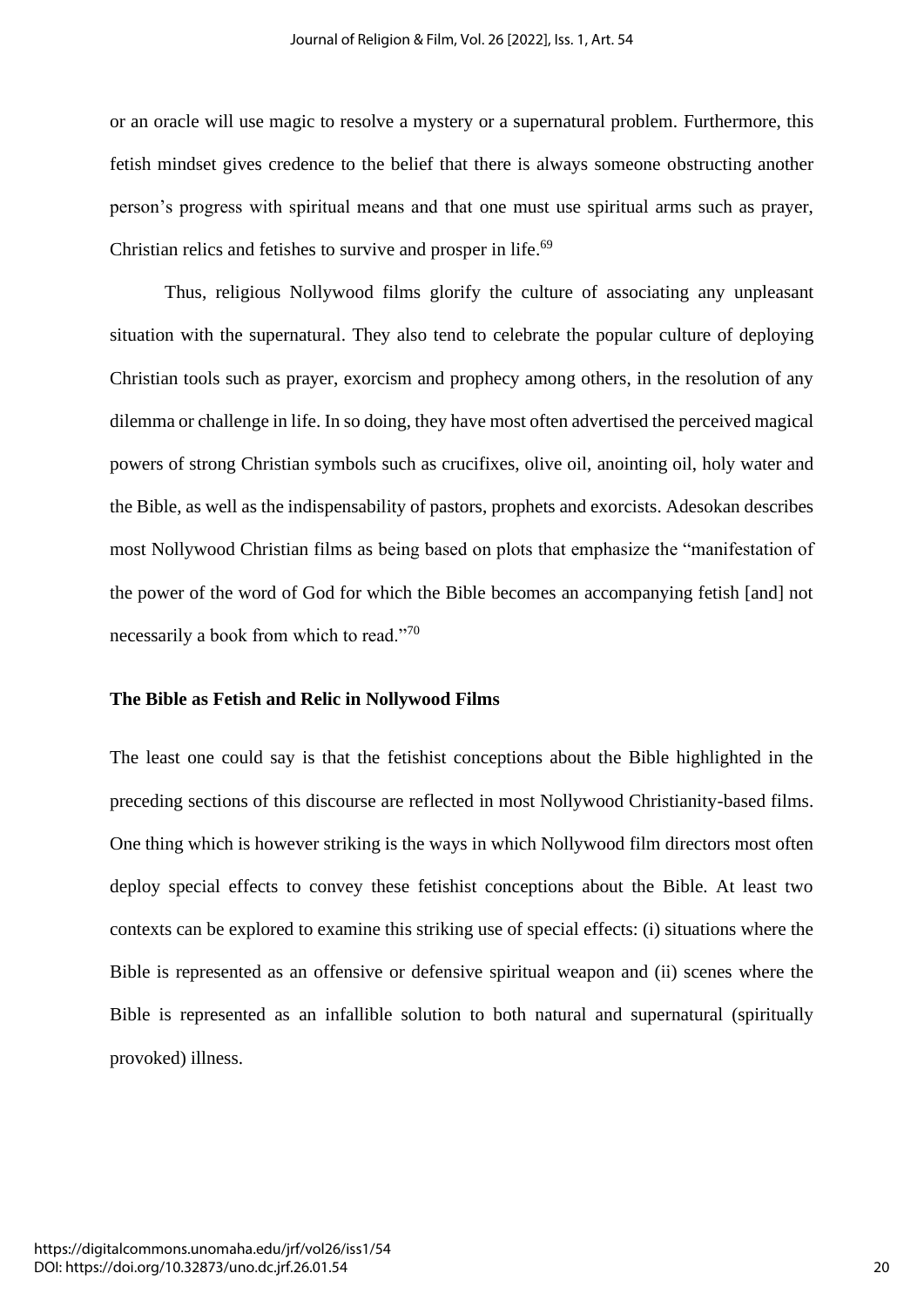#### *The Bible as Offensive or Defensive Weapon*

In contexts where the Bible is represented as a weapon, Nollywood film directors most often used explosive and firing effects that give the Bible the appearance, properties and function of a firearm. In such contexts, the Bible is made to ooze out meteor-like energy and to function either as a sort of portable mortar or a bomber that is powerful enough to shoot paranormal targets. In Ifeanyi Azodo's *Other Side of the Bible* (2015), for instance, the director deploys such special effects in a scene where a Minister of God (Mike Ezuruonye) confronts a village totalitarian king (Obi Okoli) who for a long time has used satanic powers to hypnotize and enslave his own subjects (see Plates 1 and 2). In this scene, the Minister of God uses a firing Bible first to block and neutralize the spiritual offensive of the wicked king and second, to launch a counter offensive with the same fetish-like Bible.



**Plate 1: Man of God uses his Bible to block an attack in Ifeanyi Azodo's** *Other Side of the Bible*

A similar scenario is observed in Dim Chibuikem's*The Hidden Sin* (2019), particularly in a scene where a group of evangelists get involved in a fierce face-off opposing them and three different powerful voodoo priests. The face-off aims at determining who among the four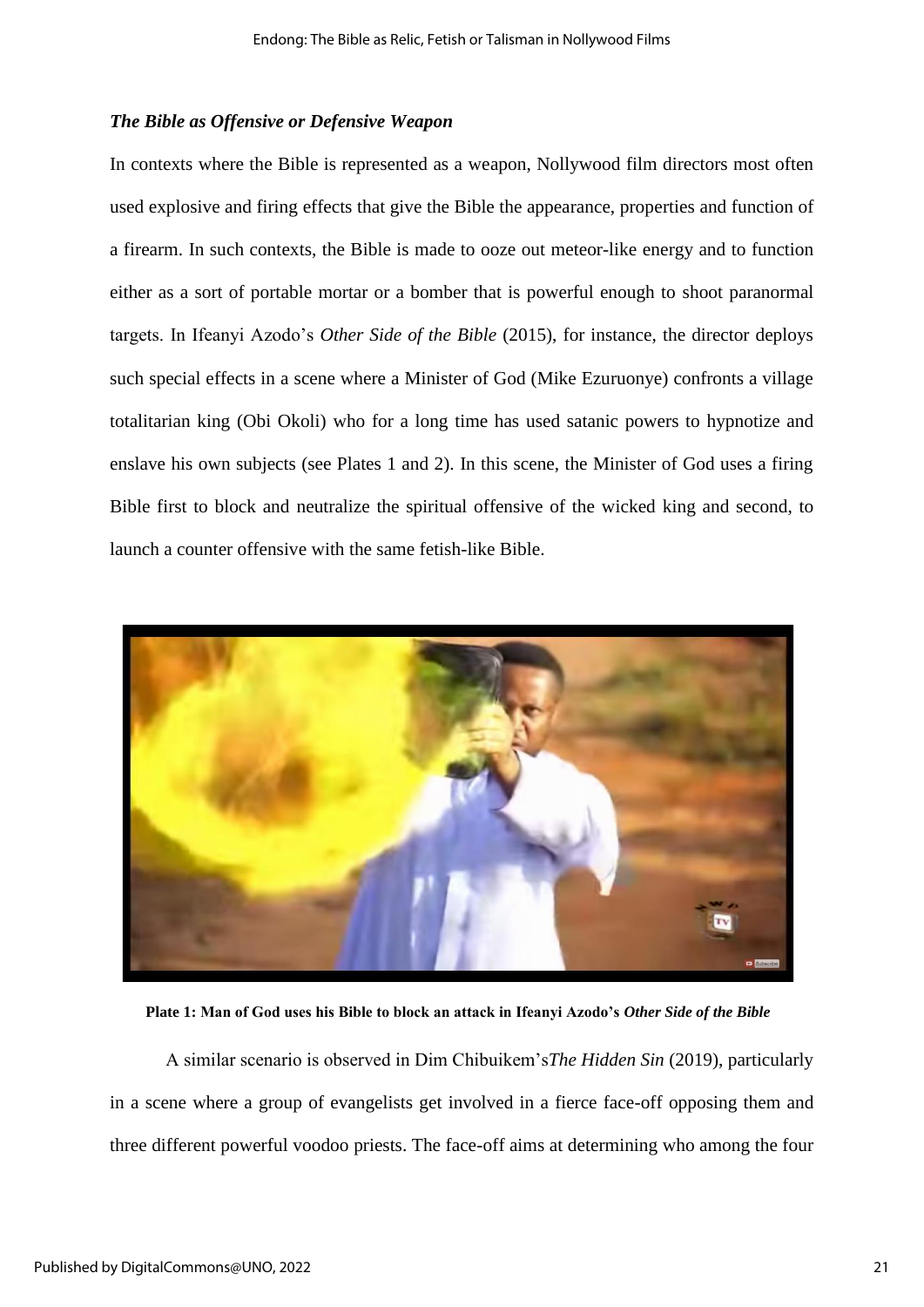parties will have the custody of the corpse of a wealthy cultist. The evangelists confront the three malevolent priests on the request of the deceased's daughter while their three adversaries (the voodoo priests) each want to keep the body of the deceased as the fulfillment of a secret pact which the latter separately entered with each of them before his death. In this scene, the leading member of the group of evangelists uses his Bible as an impermeable shield to block and divert the mystical 'missiles' his adversaries use against his collaborators and himself. He also uses the holy book as a firing weapon with which he successfully neutralizes the three voodoo priests.



**Plate 2: Man of God uses his Bible to fire a witch in Ifeanyi Azodo's** *Other Side of the Bible*

In another movie titled *The End Time Pastor* (2019), film director Malachy Ugwoke deploys a scene where a man of God is attacked at the middle of the night by an intruding occult entity. The intruder attempts to confound and kill the man of God with the aid of a strange but dreadful spiritual weapon. This is to no avail as the man of God is covered by a protective circle which is clearly powered by the man of God's Bible. The protective circle acts as a mystical shield behind which the religious man fervently prays and invokes the intervention of God,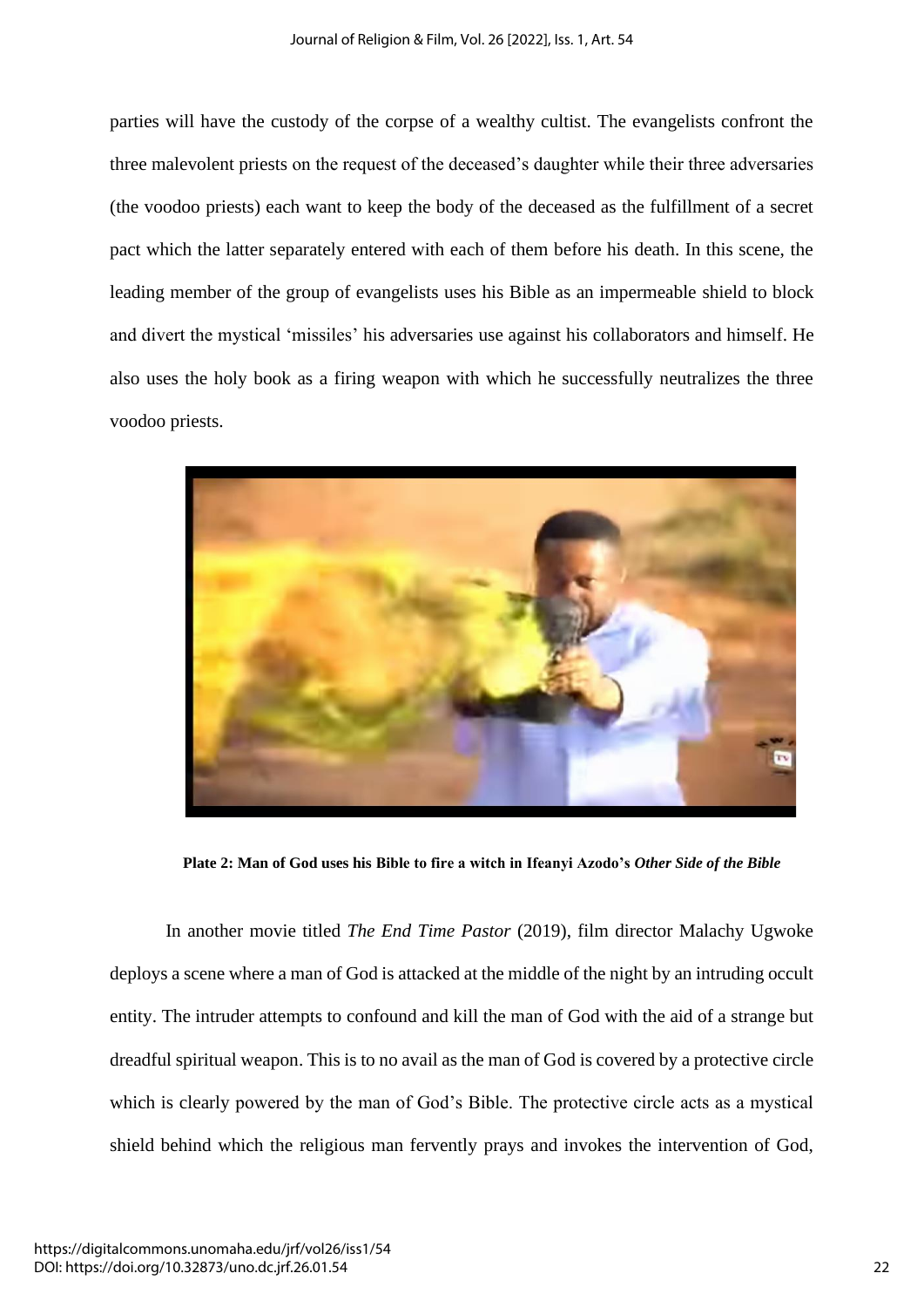brandishing his Bible menacingly against the dreadful aggressor. A smoke-like substance is profusely generated by the pastor's Bible. This substance moves rapidly and strikes the aggressor on his chest (see Plate 3). Neutralized and defeated, the aggressor disappears immediately.



**Plate 3: Pastor uses his Bible to neutralise a paranormal creature in** *The End Time Pastor*

The use of visual effects in the three examples given above could, at first look, be viewed more as an index aimed at suggesting that there is a fierce spiritual battle opposing Holy-Spirit-filled Christians and some paranormal forces in the scenes. This understanding stems from the logic that a mystical attack is naturally supposed to be invisible to natural or ordinary people and perceptible only to people who are initiated. However, at second look, the visual effects are indexical not only of the spiritual battle but also of the magical powers and efficacy of the Bible, particularly in the domains of spiritual protection and spiritual deliverance.

Additionally, the use of visual effects showing the supernatural potency of the Bible enables Nollywood directors to invest their films with a host of aesthetic features usually found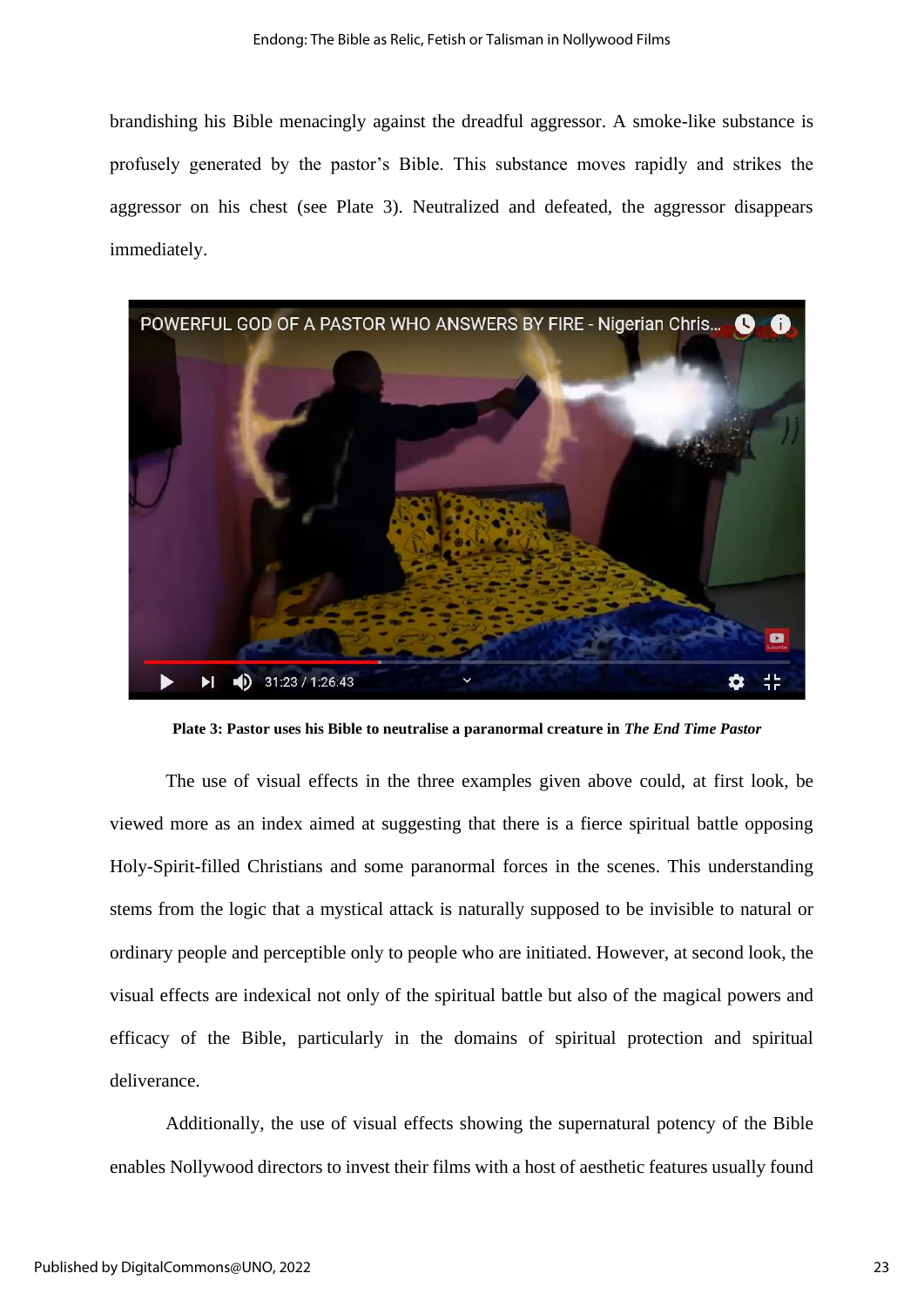in most Hollywood action, horror, or science-fiction movies. The bibles which ooze out meteoric energy or kinds of bullets are in some ways similar to the sophisticated firearms that armies, notorious characters, and extra-terrestrial entities use in popular Hollywood action films such as James Cameron's *Avatar* (2009), Roland Emmerich's *Stargates* (1994) and Robert Rodat's *Falling Skies* (2011), among others. Thus, through the fetishization of the Bible, Nollywood directors invest their films with the features of action movies; their films are actually action/war movies of some kind. By depicting the Bible as a fetish, Nollywood film directors also make their movies to look like popular Hollywood exorcist films such as Gil Kenan's *Poltergeist* (2015), Rupert Wainwright's *Stigmata* (1999), and William Friedkin's *The Exorcist* (1973). It may thus be said that Nollywood directors' depiction of the Bible as a fetish or relic participates in the adaptation of popular Hollywood tropes and aesthetics as well as the blending of global symbols with local imageries. In other words, Nollywood cineastes simultaneously replicate Hollywood aesthetics and imageries and dramatize/interpret local myths.

Besides replicating Hollywood film aesthetics, the depiction of the Bible as fetish enables the development of two core themes, namely, socio-political insecurity in Nigeria and the preponderance of the African/Nigerian belief system. The two themes are particularly topical issues in contemporary Nigeria. In effect, widespread religiosity has made most Nigerians to believe that life absolutely involves a series of battles against both physical and obscure forces. It is common to come across Nigerians who believe that any or most of the evil that befalls them or their neighbors is automatically the handwork of some occult powers operating within the spiritual realm or behind the scene. These powers are so dreadful and solid that only the supernatural and supreme power of God (or the gods) may provide adequate protection. Governed by this belief or similar myths, many conservative Nigerians have entrenched the culture of seeking supernatural protection either from traditional priests and pernicious sects or from prophetic/messianic movements. In a bid to provide this protection,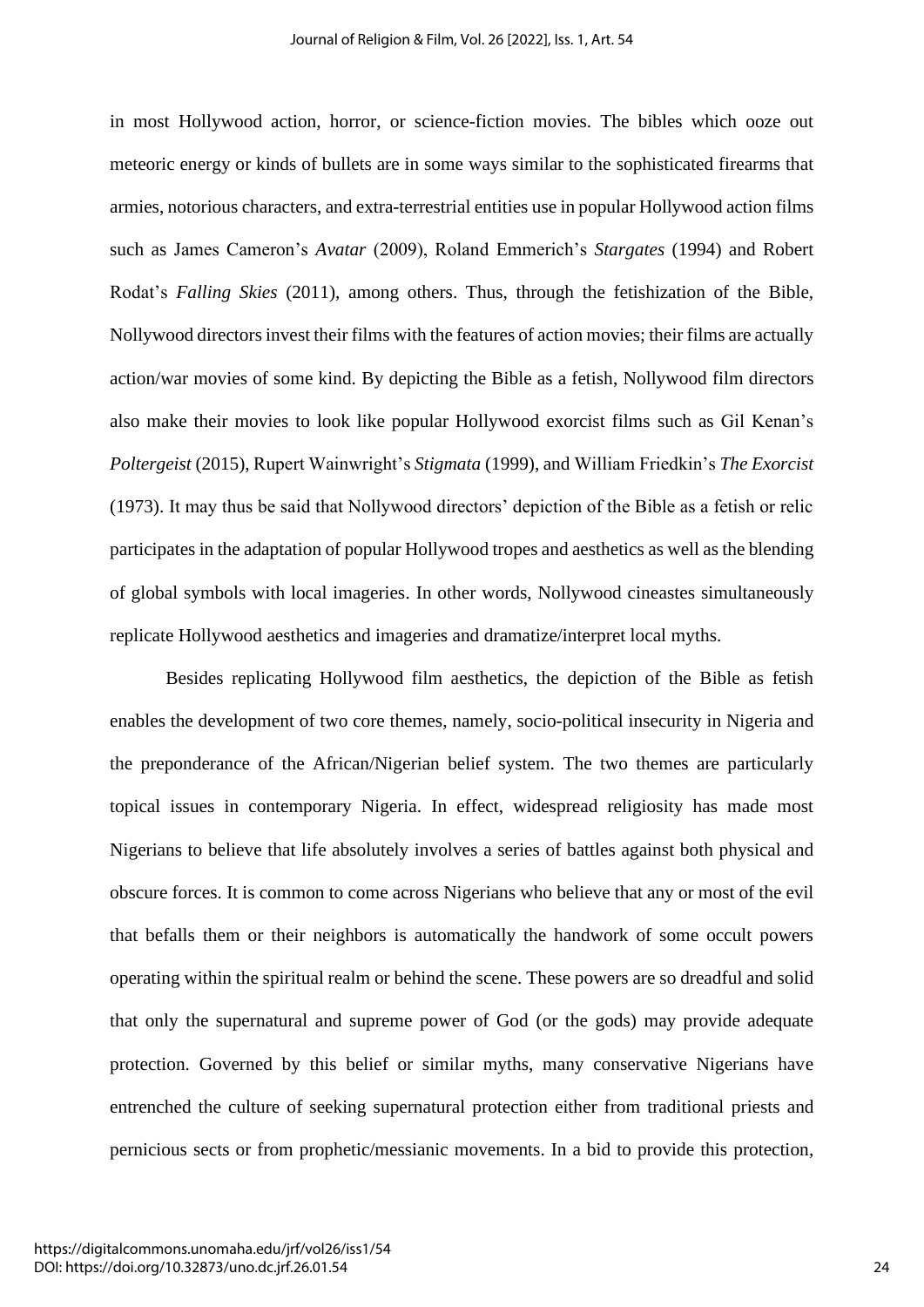many messianic and charismatic Nigerian churches strongly encourage their devotees to believe in the invincible powers of the Bible and other religious artifacts such as the crucifix, anointing oil, holy water, and the pictures of saints and prophets, among others. Nollywood directors simply tap into all these popular beliefs to represent the Bible as a fetish or relic. It goes without saying that through their representations of the Bible, Nollywood films perpetuate both the Nigerian belief system and the concept of the spiritual potency of the Bible.

# *The Bible as Therapeutic Solution for Mystically Provoked Illnesses*

Scenes where the Bible is represented as a cure for natural and supernatural malaises also integrate a great deal of visual and sound special effects. One however observes that instead of the explosive and warlike effects used in contexts where the Bible is to be presented as a weapon, film directors here tend to deploy relatively different and milder artifacts to suggest the magical powers of the Bible. Some of the artifacts or effects used here include a Bible that radiates or one that generates an ardent or dazzling light, sparks, or smoke-like signs (See Plates 4 and 5). In Pascal Atuma's *Lagos Billionaires* for instance, a scene is designed around the spiritual power and prowess of a pastor who, while interceding for a mentally ill person, places his Bible on the head of the latter. The Bible radiates and generates sparks and smoke-like signs and the man in distress immediately recovers from his mental malaise.



**Plate 4: A Bible generating thunder and lightening in Nkem Alu's** *The Mighty Power of the Bible*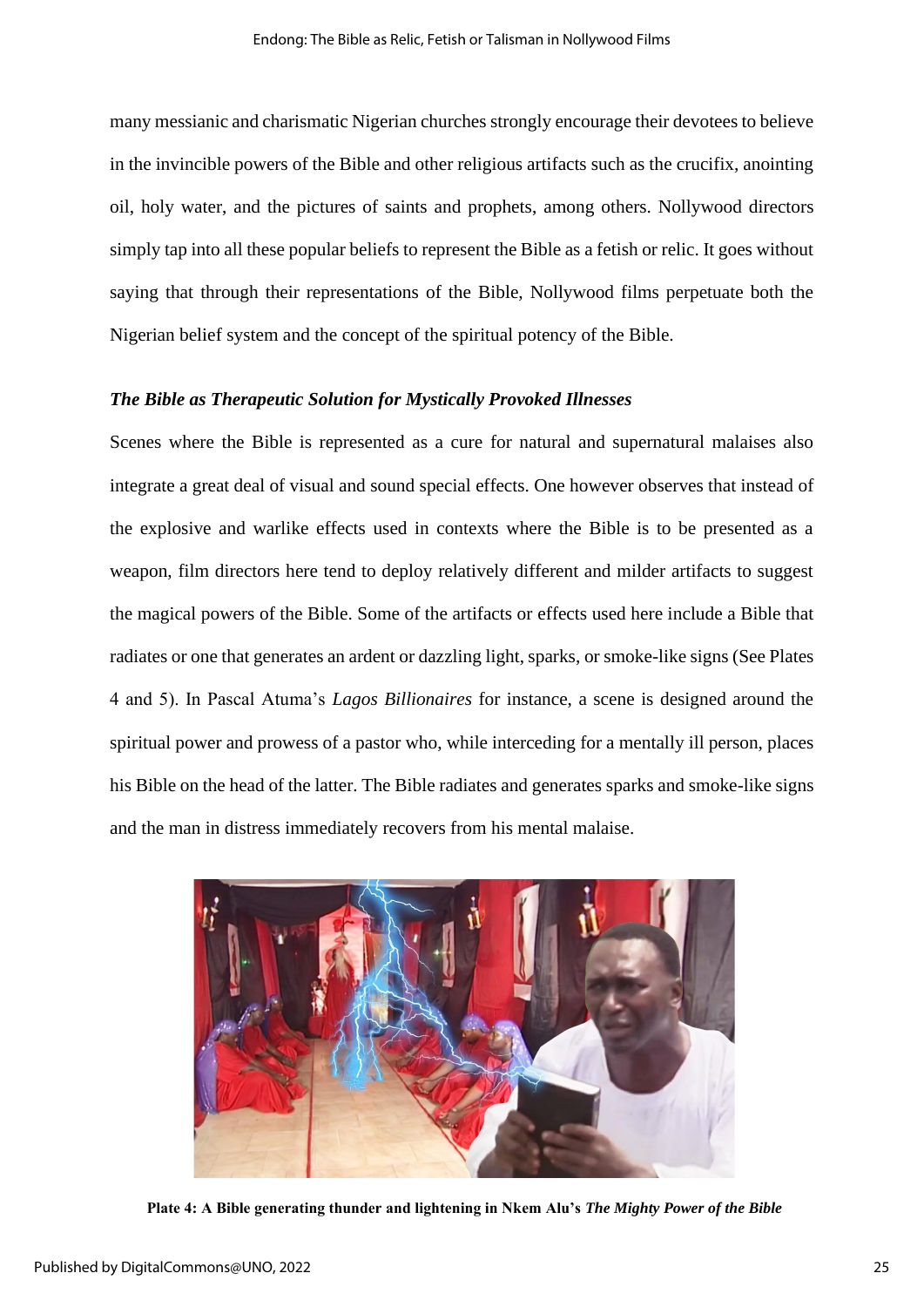In Nkem Alu's *The Mighty Power of the Holy Bible* (2017), a similar dramatization of the perceived fetish nature of the Bible is done in a scene where a pastor visits a sick woman in her hospital bed. The woman is in a coma and has her body entirely punctuated with grave wounds. The pastor prays for the woman and in the process, he applies his Bible on the woman's wounds. Lightning emanates from the open pages of the pastor's Bible and touches the sick woman. Immediately, the sick woman recovers her health to the astonishment of nurses present on the scene.

The depiction of the Bible in Nollywood films as a working therapeutic solution enables Nigerian film directors to develop another set of topical themes. One of these themes is the failure or unreliability of the Nigerian/African health system *versus* the infallibility of religious/spiritual solutions. Many of the films which depict the Bible as a working therapy tend to suggest that Nigerian medical centers are poorly equipped and inefficacious so long as they have a deficit in spiritual tools and strategies. This naturally follows from the popular belief that many sicknesses dealt with in Nigerian health care establishments have their roots in supernatural sources. In other words, Nollywood film directors tend to suggest that many of the sicknesses taken to Nigerian hospitals and dispensaries warrant supernatural approaches of which the Bible is one, and they support this belief through their representation of the Bible.

Another striking thing in Nollywood films' representation of the Bible lies in the fact that most often, the Bibles that radiate fire and do wonders are those held or owned by pastors and prophets and not ordinary Christians. In effect, in most cases, it is the Bibles of pastors, prophets or evangelists, and not those of their followers or companions, that have such magical powers. In scenes involving battles between a group of Christians and paranormal entities, it is most often the Bible of the spiritual leader (pastor, prophet, or apostle) which ends up being the efficacious solution. In Dim Chibuikem's *The Hidden Sin* (2019), for instance, the concluding scene of the film shows a group of evangelists involved in a fierce face-off with three different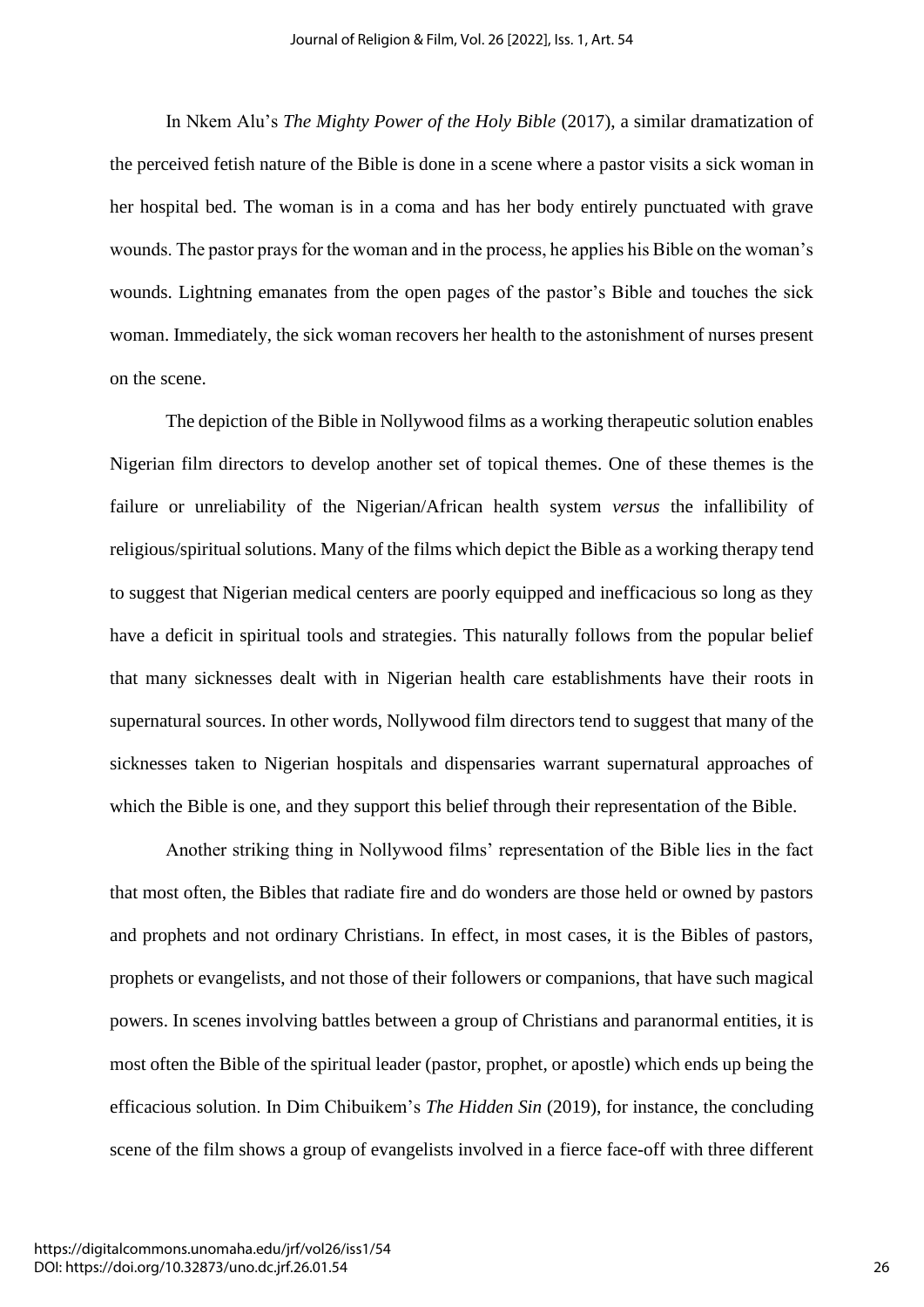powerful voodoo oracles. In the spiritual battle, it is the Bible of the group's leader which makes the difference and gives the group the ultimate victory over their adversaries.

The above observation brings to the fore two notions. The first is the concept of the Bible being represented as a relic or an object "spiritually contaminated" by its owners. In other words, the Bible is represented as a holy and powerful object which is just an extension of its owner (the pastor, prophet, apostle or religious leader). The second notion to underscore here is the popular belief that these men of God are replicas of traditional oracles or native doctors (locally called "babalaos"). This is suggested by the fact that the manipulation of the Bible by these men in such Nollywood films is in many regards similar to native doctors' utilization of local fetishes for healing or for arresting spiritual challenges. First, these men of God, together with their Bibles, are in most cases depicted as the only contact point through which other characters in the film experience the presence and power of God. Secondly, the men of God are depicted as the elect and anointed, called to save other characters from deadly situations. Third, their spiritual arsenal, the Bible, is depicted as a *sine qua non* for success in any spiritual battle. Such a representation of the Bible and its owners calls to mind the function and *modus operandis* of native doctors or oracles in the traditional Nigerian society. In effect, in traditional Nigeria, native doctors and oracles use fetishes as *sine qua non* instruments in their spiritual operations. They are the only contact point and intermediaries between spirits/the gods and humans. In some ways, they are the voice, eyes, and "generals" of the gods.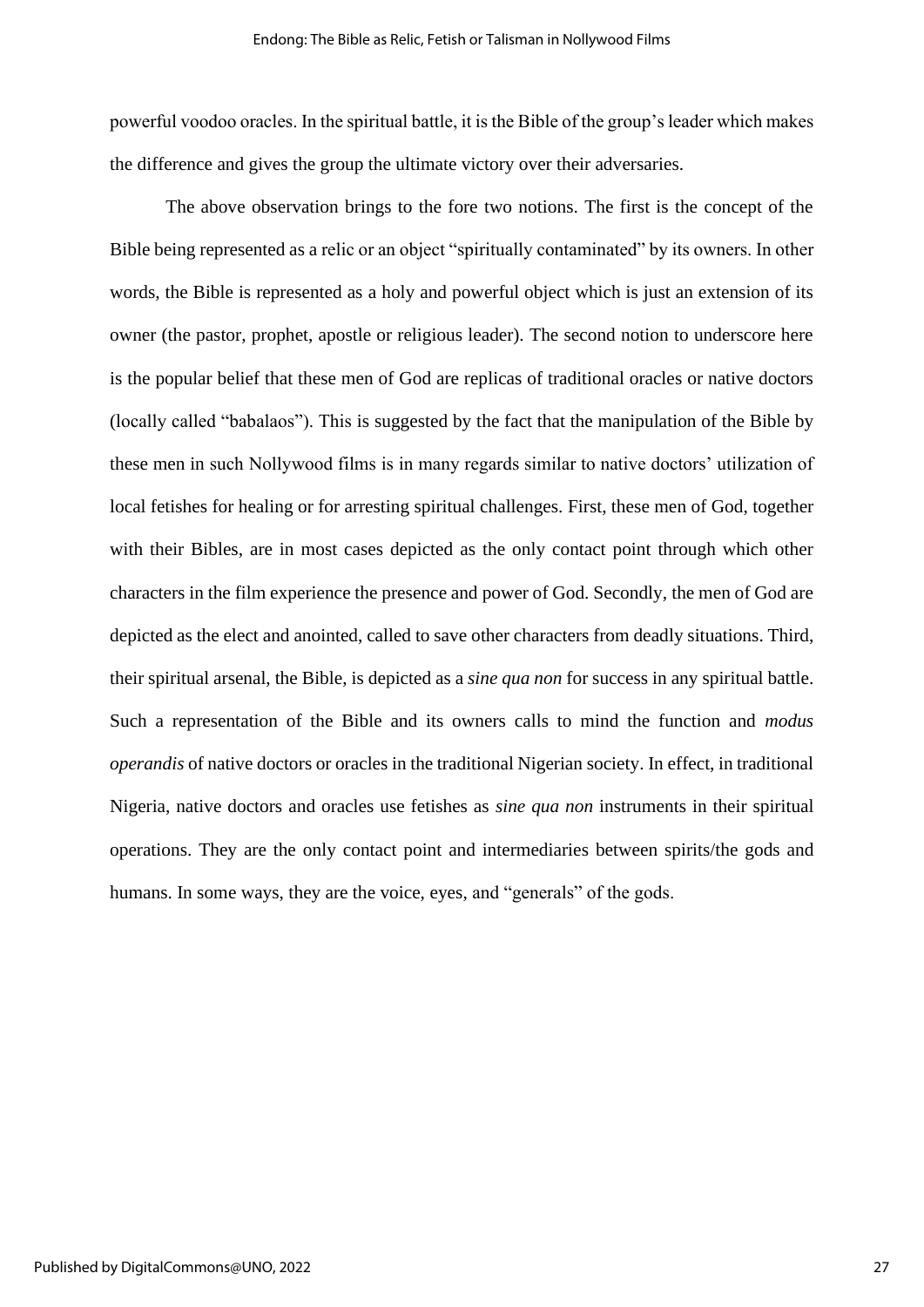

**Plate 5: Magic Power of the Bible implied through the use of dazzling light**

# **Conclusion**

In this paper, I have argued that Nollywood films are a reflection of the Nigerian social system. The films tap into a variety of myths and doctrines prevalent in the Nigerian society, particularly among Christians. One of these myths that fuel the contents of Nollywood films is the belief that the Bible has magical powers. In line with this myth, the Bible, otherwise known as the word of God can be used to fight spiritual battles, neutralize paranormal creatures/spirits, heal spiritually provoked sicknesses and deter satanic spirits from having access to specific spaces, among other purposes. Nollywood films have been dramatizing and popularizing this fetishist belief related to the Bible in various ways.

This essay has identified the use of visual and sound effects as one of the procedures utilized by Nollywood film directors to naturalize and popularize the fetishist beliefs around the Bible. The effects popularly used by Nollywood film directors include radiating bibles, open pages of the Bible that generate dazzling light, and fire or meteoric energy with which pastors counter the attacks to satanic forces or deliver people in distress. The use of such special effects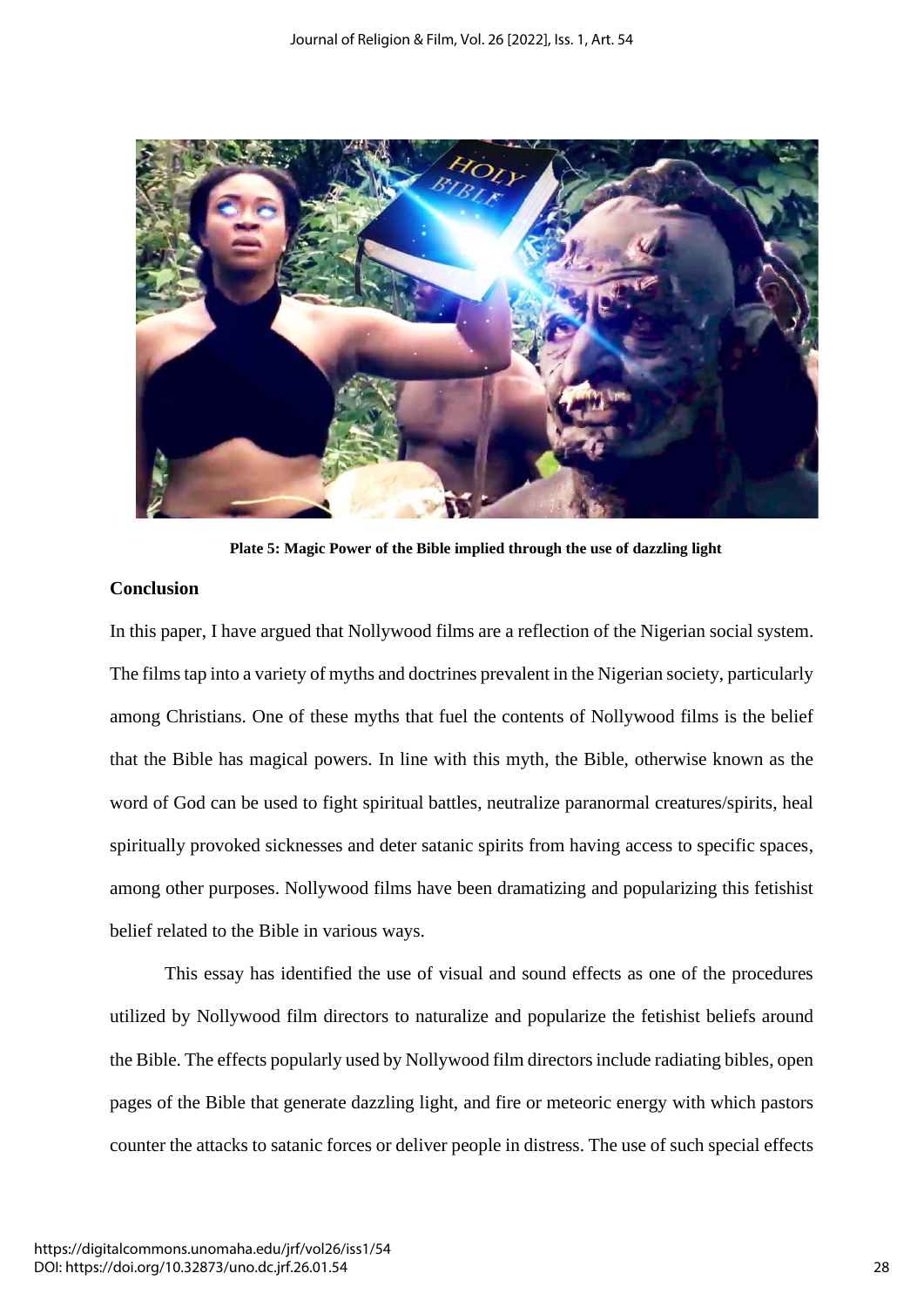exaggerates the perceived magical powers of the Bible as it is hard in the literature available to find testimonials from people who have witnessed or benefited from such spectacular manifestations of God's intervention through the material Bible.

The use of the sound and visual effects mentioned above also helps popularize a myth which, although pervasive, is not enjoying the general acceptability of members of Nigerian or African churches. In effect, a good number of critics have debunked or castigated this myth and culture of using the Bible as fetish or relic. Detractors from this myth have mostly viewed such use of the Bible as a deceptive and heretical current rooted in African animism.<sup>71</sup> To such critics, using the Bible as a fetish or relic is no other thing than superimposing animism on presumed Christian traditions. In other words, it is adulterating or syncretizing Christianity. A case in point is the United Evangelical Mission which recognizes the contents of the Bible as the basis of its doctrine and its evangelical and deliverance related actions, but rejects the idea of using the material Bible as a symbol and a fetish during deliverance sessions.<sup>72</sup> In the same line of thought, the African Bible Study criticizes Christians' tendency of using the Bible as a fetish. The Christian organization argues that such use of the Bible is reminiscent of tenets of African traditional religions.<sup>73</sup> In light of these critiques, it is worth noting the contrast between the ways in which the Bible is depicted in Nollywood films and the way the Bible is viewed by African Christian organizations. When we are aware of this difference, we can have a more accurate understanding of African Christianity, rather than relying on media presentations that exaggerate the use of Bible as fetish.

<sup>1</sup>Okechukwu, Daniel."Old Nollywood Demonized Traditional Religions. New Cinema Says 'No More'". *African Argument*, Accessed September 9, 2021 from [https://africanarguments.org/2020/01/old-nollywood-demonised](https://africanarguments.org/2020/01/old-nollywood-demonised-traditional-religions-new-cinema-says-no-more/)[traditional-religions-new-cinema-says-no-more/](https://africanarguments.org/2020/01/old-nollywood-demonised-traditional-religions-new-cinema-says-no-more/)

<sup>2</sup>Matory, L.J. *The fetish revisited*. (London: Duke University Press, 2018), 19.

<sup>3</sup>Knight, K. (2017). Fetishism. *The Catholic Encyclopedia*. (London: Cambridge), Accessed September 30, 2019 from<http://www.newadvent.org/cathen/06052b.htm>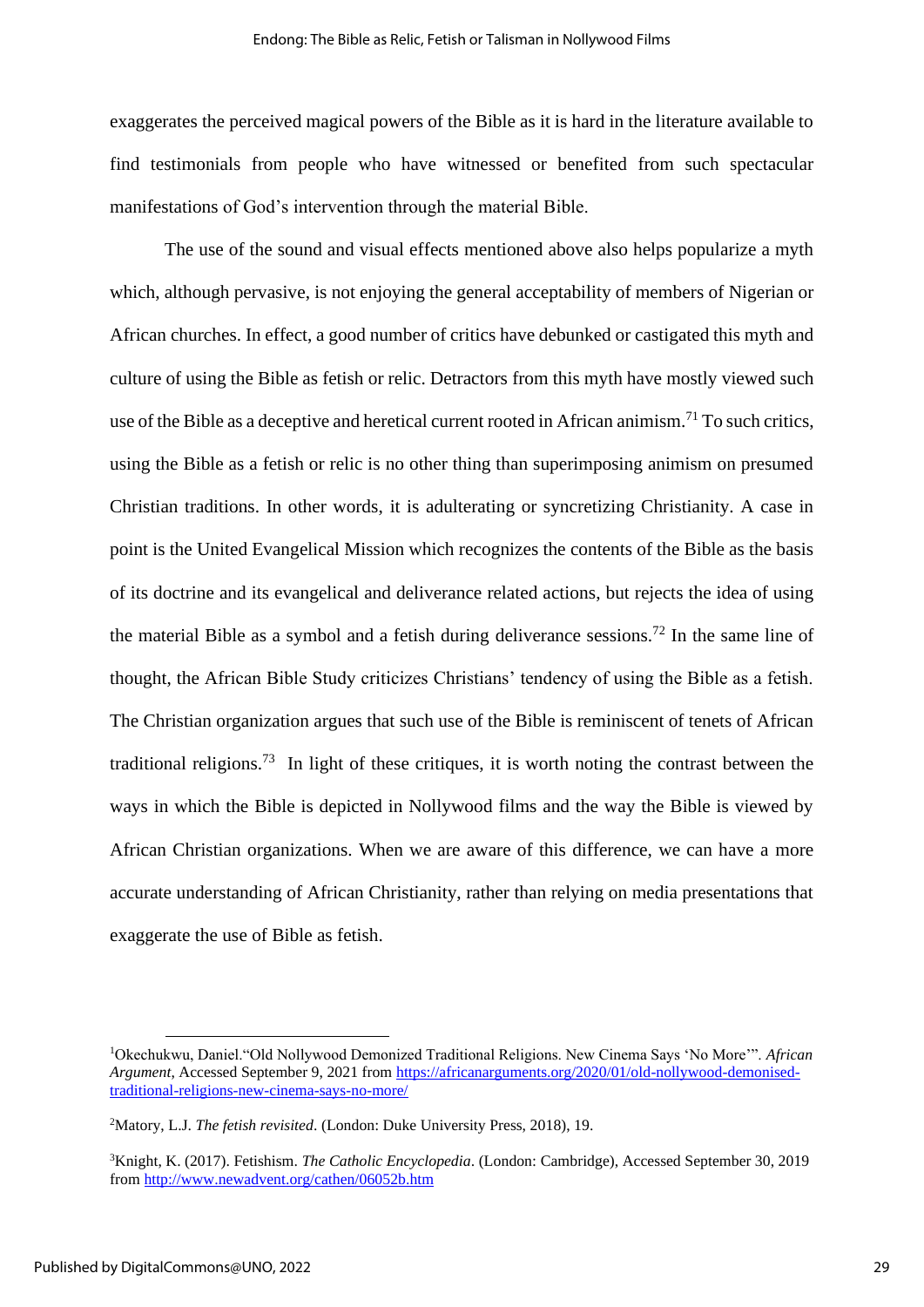<sup>4</sup>Knight, Fetishism, 5.

<sup>5</sup>Pemberton, Kelly. "Muslim Women Mystics and Female Spiritual Authority in South Asian Sufism", *Journal of Ritual Studies*, 18, no. 2, (2004), 1-23; Aiyub, Palmer. "Introduction", In *Sainthood and Authority in Early Islam: Al-Hakim al-Tirmidhi's Theory of Wilaya and the Reenvisioning of the Sunni Caliphate*, ed. Aiyub, Palmer, (London: Brill, 2019), 1-30.

<sup>6</sup>Wharton, W.B. "Relics, Protestants, Things",*Material Religion*, 10, no. 4 (2014), 415.

<sup>7</sup> Wharton, "Relics, Protestants, Things," 415.

<sup>8</sup>Geisbusch, W.J. "Awkward Objects: Relics, the Making of Religious Meaning, and the Limit of Controlling the Information Age." A PhD Thesis Submitted to the University College of London, 2008.

<sup>9</sup>The Council of Trent (Twenty Fifth Session), *The Cannons and Decrees of the Sacred and Oecumenical Council of Trent*, ed and Trans. J. Waterworth (London: Dolman, 1848), 234.

<sup>10</sup> John Ambrose McHugh and Charles J. Callan, trans. *The Catechism of the Council of Trent* (Literary Licensing LLC, 2011 [1923]), 227.

<sup>11</sup>The Watchtower, "Should Christian Worship Relics", *The Watchtower*, 5, no.11/15, (1950), 457

<sup>12</sup>Calvin, John, *A Treatise on Relic*s, (Edinburgh: Johnstone, Hunter and Co, 1870), 162

<sup>13</sup> Calvin, *Treatise on Relics*, 162.

<sup>14</sup> The Watchtower, "Should Christian Worship Relics?", 459.

<sup>15</sup> Turner W. Harold, "The Hidden Power of the Whites. The Secret Religion Withheld from the Primal People", *Archives de Sciences Sociales*, 46, no. 1, (1978).

<sup>16</sup>Turner, "The Hidden Power of the Whites", 44.

<sup>17</sup>Alvarez, C. "Pentecostalism in Latin America and the Caribbean". In *Encyclopedia of African-American Culture and History*, ed. Palmer Collins, A. and Gale, T., (Detroit: MacMillan, 2006), 212.

<sup>18</sup> Alvarez, "Pentecostalism in Latin America", 212.

<sup>19</sup>LeMarquand, G. "The Bible as Specimen, Talisman and Dragoman in Africa: A look at some African Use of Psalms and 1 Corinthians 12-13". *Bulletin for Biblical Research*, 22, no.2,(2012), 189-199.

<sup>20</sup>LeMarquand, "The Bible as Specimen", 195.

<sup>21</sup>Vengeyi, O. "An Analysis of the Indigenous Pentecostal Churches of Zimbabwe's Magical Conception of the Bible. In *From Text to Practice. The Role of the Bible in Daily Living of African People Today*, ed. Kugler, J. & Gunda, M.R., (Bamberg: University of Bamberg Press, 2013), 85.

<sup>22</sup>The Shona are an ethnic ground in southern Africa. They occupy parts of Zimbabwe and South Africa.

<sup>23</sup> Vengeyi, "An Analysis of Indigenous Pentecostal Churches", 97-98.

<sup>24</sup>Sanders, U.L.. "Changing after the Cross: The Early Life of Rev. John Chol Daau." A MAR Thesis Submitted to the Trinity School for Ministry,2011.; Vengeyi, "An Analysis of Indigenous Pentecostal Churches", 97-98; Carter, J.O. *Inside the Whirlwind : The Book of Job through African Eyes*, (Eugene, Oregon: Pickwick Publications, 2017.

<sup>25</sup> Cited in Carter, "Inside the Whirlwind", 21.

<sup>26</sup> John Chol Daau is a Sudanese man who spent his childhood as a refugee.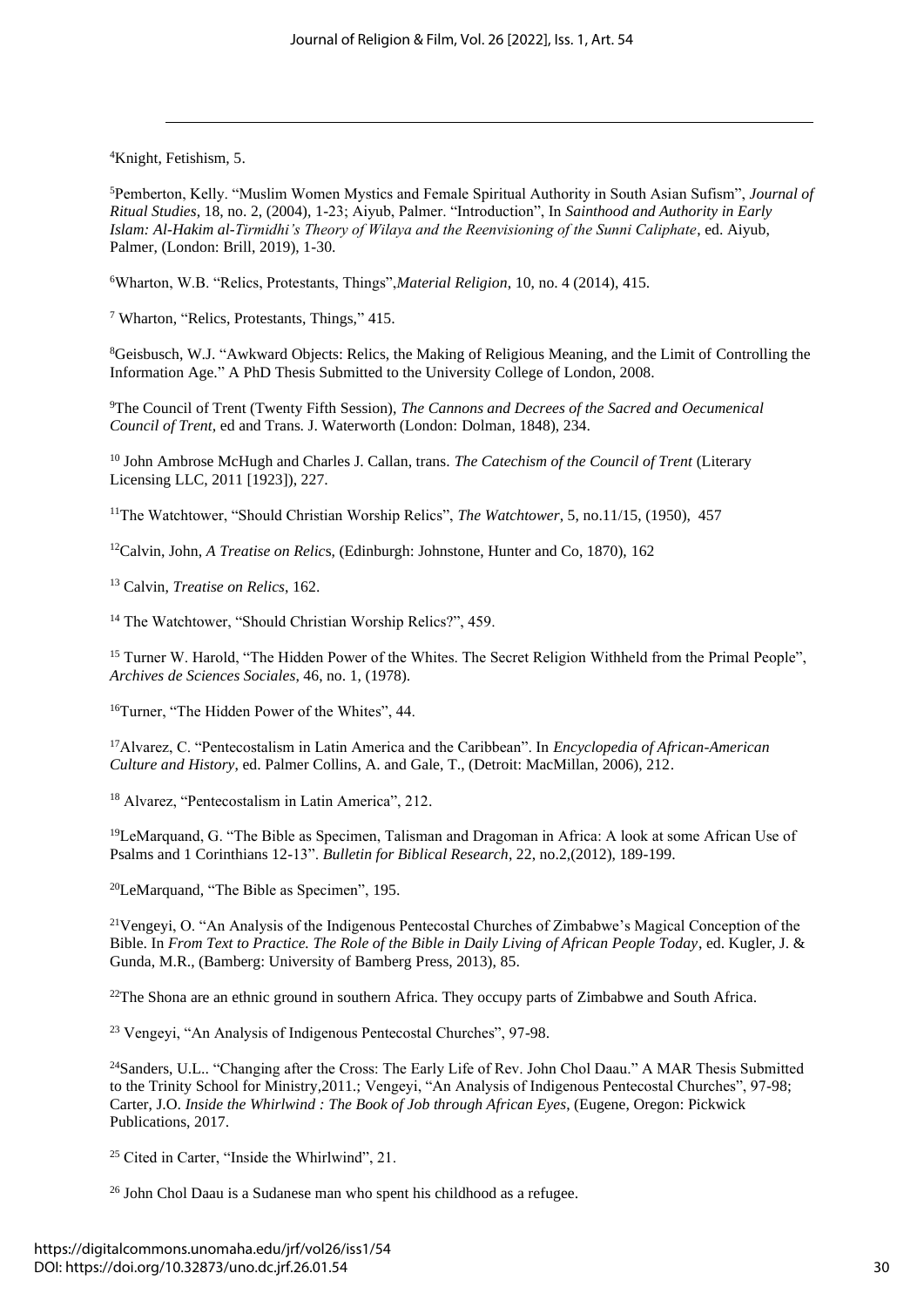<sup>27</sup>Otherwise called "Dinka", the Jieng is an ethnic group occupying various parts of East African. They mainly occupy South Sudan.

<sup>28</sup> Cited in Sanders, "Changing after the Cross," 5.

<sup>29</sup>LeMarquand, "The Bible as Specimen," 190.

<sup>30</sup>Ukpong, Justin, "Popular Readings of the Bible in Africa and Implications for Academic Readings", In *The Bible in Africa: Transactions, Trajectories and Trends*, ed. Gerald West and Musa Dube, (Leiden: Brill.2000), 588-605; Ashon, Enimil,"Fetishes and Charms – Bible by Africans for Africans. *Graphic Online*. Accessed May 4, 2020 at [https://www.graphic.com.gh/features/opinion/fetishes-and-charms-bible-by-africans-for-africans.html;](https://www.graphic.com.gh/features/opinion/fetishes-and-charms-bible-by-africans-for-africans.html)

<sup>31</sup>Remington, X.,"Why do Crosses, Holy Water and Bibles have Powers over Paranormal Entities. *Mystic Investigations*, Accessed March 13, 2020 from [https://mysticinvestigations.com/paranormal/why-do-various](https://mysticinvestigations.com/paranormal/why-do-various-religious-artifacts-have-power-over-paranormal-entities/)[religious-artifacts-have-power-over-paranormal-entities/](https://mysticinvestigations.com/paranormal/why-do-various-religious-artifacts-have-power-over-paranormal-entities/)

<sup>32</sup>Remington, "Why do Crosses", 1.

<sup>33</sup>Amadi, Elechi.*The Ethics in Nigerian Cultures*, (Lagos: Bookraft, 2005); Metala, A.C. "Christianity and African Culture in Nigeria",*Journal of Religion and Theology*, 3, no.2, (2019), 26-33.

<sup>34</sup>Aminu, Alhaji B., "Da'wah towards Alleviating Spirit Worship and Devil Possession (Bori) in Hausaland (Northern Nigeria)",*International Journal of Humanities and Social Science Invention*, 4, no.7, (2015). 9-12.; Strother, Z.S., "'Breaking Juju,' Breaking Trade. Museums and the Culture of Iconoclasm in Southern Nigeria", *RES*, 68, (2017), 21-41.

<sup>35</sup>Chiorazzi, A. "The Spirituality of Africa". *Harvard Gazette*, (October 17, edition, 2015), 29..Accessed July 26, 2021, from<https://news.harvard.edu/gazette/story/2015/10/the-spirituality-of-africa/>

<sup>36</sup> Chiorazzi, The Spirituality", 29.; Beyers, J.,"What is Religion? An African Understanding",*Hervormde Theological Studies*, 66, no.1, (2010), 1-8.

<sup>37</sup>Matory, "*The fetish revisited*", 19.

<sup>38</sup> Oviasuji, P.O., Ajagun, O. and Isiraojie, L. "Fetish Oath Taking in Nigerian Politics and Administration: Bane of Development". *Journal of Social Sciences*, 27, no.3, (2011), 193-200.

<sup>39</sup>Anaukwu, K.O.,The Advent of Christianity in Omabala Area of Anambra East Local Government Area of Anambra State. An MA thesis submitted to the National Open University of Nigeria,(2012); Nwaka, Chiamaka J.,"The Return of the Gods? Trends and Implications of the Rising Popularity of Fetish Rituals and Occult Practices among Nigerian youths",*Africa Development*, XLV, no.3, (2020), 53-76.

<sup>40</sup>Akure, Dada, .Peter. "Cherubim and Seraphim Seals Four Churches in Ondo for Fetish Activities",*Vanguard*, April 7 edition, (2021), 21.

<sup>41</sup>Sammuel, T. "End Time Shocker. See the 8 Times Nigerian Pastors' have Allowed the Devil to Use Them Badly",*Tori ng.*Accessed September 9, 2021 from [https://www.tori.ng/news/45166/end-time-shocker-see-the-8](https://www.tori.ng/news/45166/end-time-shocker-see-the-8-times-nigerian-pastors.html) [times-nigerian-pastors.html](https://www.tori.ng/news/45166/end-time-shocker-see-the-8-times-nigerian-pastors.html)

42Abar, Emmanuel M. "Islam, Christianity, traditional religions and power politics in Northern Nigeria since pre-Islamic period." A PhD Thesis submitted to Andrews University, 2019.

<sup>43</sup>Tasie, 'From Ritual to Film", 24.

<sup>44</sup>Amadi, "Ethics in Nigerian Cultures", 19.

<sup>45</sup>Matory, "*The fetish revisited*", 19.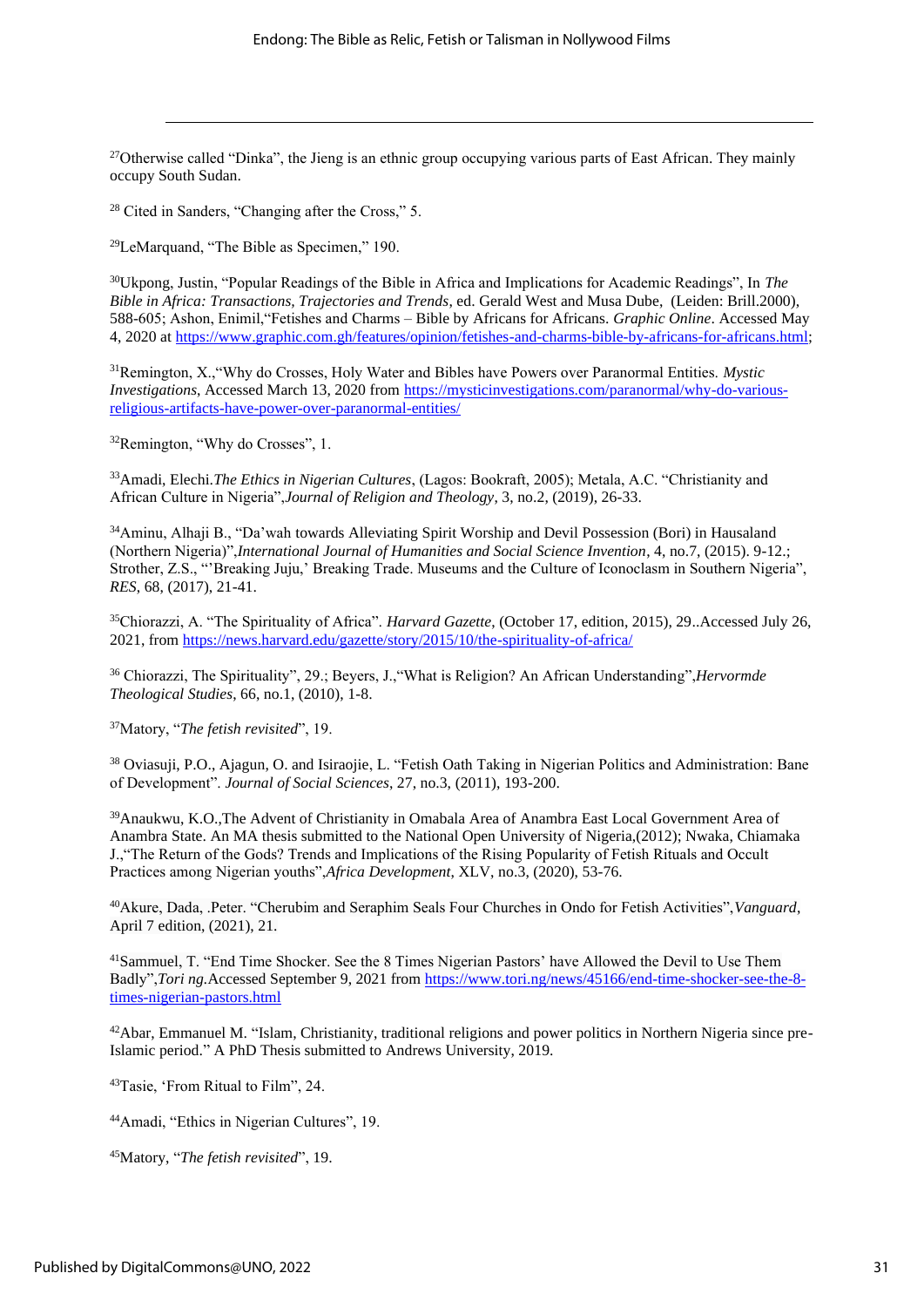<sup>46</sup>Uwaegbute, Ikechuckwu .Kingsley, "Christianity and Masquerade Practices among Youth in Nsukka, Nigeria" *African Studies*, 80, no.1, (2021), 40-59.

<sup>47</sup>Oviasuji, Ajagun and Isiraojie, "Fetish Oath Taking in Nigerian", 195.

<sup>48</sup>Nugteren, Albertina. *Religion, Ritual and Rtualistic Objects* (Basel: MPI Publishing, 2019).

<sup>49</sup> Akungba, A., Religious Interaction among Akoko of Nigeria. *European Scientific Journal*, 8, no.18, (2018), 42-54.; Taliani, S. "Coercion, Fetishes and Suffering in the Daily Lives of Young Nigerian Women in Italy", *Africa*, 82, no.4, (2012), 579-608.

<sup>50</sup>Olawole, Famule F., Art and Spirituality. The Ijumu Northeastern Yoruba Egugun. A PhD Thesis Submitted to the University of Arizona,2020; Afolayan, S. "The Aesthetics of alienation in modern Nigerian drama: A Marxist reading of Obafemi's Suicide Syndrome", *European Scientific Journal*, 8, no.11, (2018), 108-124. Uwah, Innocent Ebere. From Rituals to Films : A Case Study of the Visual Rhetoric of Igbo Culture in Nollywood. A PhD thesis submitted to Seventh Day Adventist Theological Seminary, Dublin City University, 2009.

<sup>51</sup>Madukasi, Francis Chucks. "Divine Rites of Kings and Rituals of Royal Regalía: Its Symbolism and Ensemble among the Traditional Igbo People of South-Eastern Nigeria" *International Journal of Research in Humanities and Social Studies*, 8, no.4, (2021), 1-19.

<sup>52</sup> Okechuckwu, "Old Nollywood Demonized Traditional Religions", 15; Tasie "African traditional Religion", 26.

<sup>53</sup> Okechuckwu, "Old Nollywood Demonised Traditional Religions", 15.

<sup>54</sup>Ukpong , "Popular Readings of the Bible", 588.

<sup>55</sup>Ashon, "Fetishes and Charms", 52.

<sup>56</sup>The Net Naija A Woman Using a Mini Bible as Face Mask against the Novel Coronavirus", *The Net Naija*. Accessed May 4, 2020, a[t https://www.thenetnaija.com/forum/entertainment/social-media/75845-woman-mini](https://www.thenetnaija.com/forum/entertainment/social-media/75845-woman-mini-bible-face-mask-coronavirus-video)[bible-face-mask-coronavirus-video](https://www.thenetnaija.com/forum/entertainment/social-media/75845-woman-mini-bible-face-mask-coronavirus-video)

<sup>57</sup>LeMarquand, "The Bible as Specimen", 195.

<sup>58</sup>Adewumi, Segun,"What Believers should Know about Juju Medicine",*The Guardian*, (May 14 edition), 31, Accessed May 4, 2020, a[t https://guardian.ng/sunday-magazine/ibru-ecumenical-centre/what-believers-should](https://guardian.ng/sunday-magazine/ibru-ecumenical-centre/what-believers-should-know-about-juju-medicine-part-1/)[know-about-juju-medicine-part-1/](https://guardian.ng/sunday-magazine/ibru-ecumenical-centre/what-believers-should-know-about-juju-medicine-part-1/)

<sup>59</sup>Adewumi, "What Believers should Know", 31.

<sup>60</sup>Nwokoro, E.O, *The Mystic Power of the Psalms: On Selected Chapters for Daily Use*. (Calabar: MAP, 1994).

<sup>61</sup>Nwokoro, "The Mystic Power of Psalms", 8.

<sup>62</sup>Adamo, D.T.,"The Imprecatory Psalms in African Context". In *Biblical Interpretation in African Perspective,*  ed., David T. Adamo, (Lanham MD: University Press of America, 2006),146-162.

<sup>63</sup> Adamo, "The Imprecatory Psalms", 151.

<sup>64</sup>Adamo, "The Imprecatory Psalms", 151.

<sup>65</sup>Endong, Floribert. Patrick C. and Vareba, Anthony L. "Debunking the Concepts of Double Standard and African Inferiority Complex in Nollywood Criticism". In *Reflections on Theatre, Media and Human Conditions: A festschrift in honor of Edde Iji*. ed.Adora U. & Adie U. (Calabar: University of Calabar Press, 2018), 173-181.

<sup>66</sup>Oh, Emmanuel,"Nigeria's Film Industry: Nollywood Looks to Expand Globally. *Executive Briefings on Trade*, (New York: United States International Trade Commission USITC, 2014), 1-3.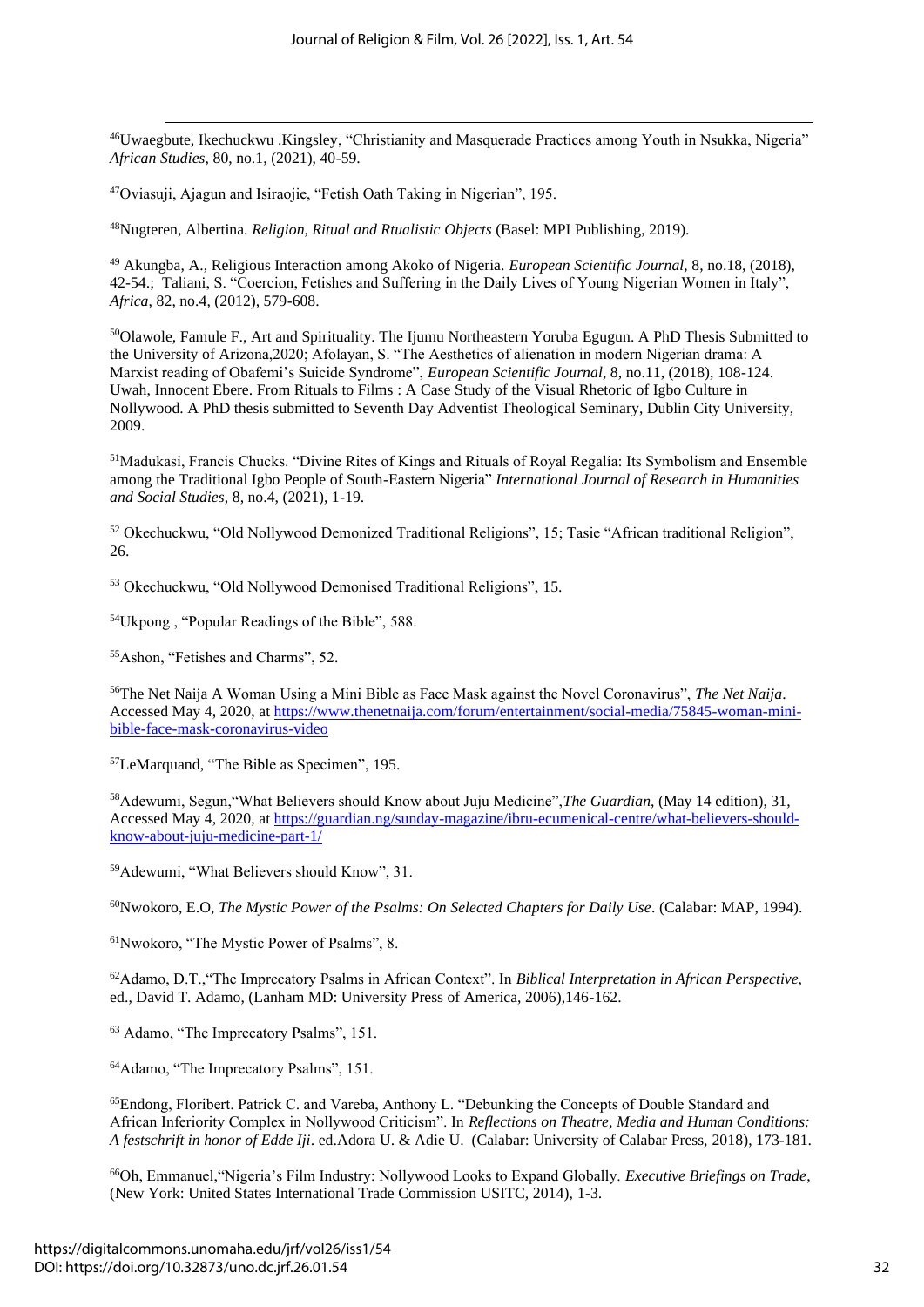<sup>67</sup>Uwah "From Ritual to Film", 3; Tasie, "African Traditional Religion", 24.

<sup>68</sup>Amobi Ifeoma T., "Perception and Implications of the Theme of the Supernatural in Nigeria's Igbo Home Video Movies" In *Emergence, Growth and Challenges of Films and Home Videos in Nigeria*, ed. Olufemi Onabajo and Ritchard M'Bayo, (Lagos: African Renaissance Books Incorporaterd, 2009), 184-204.

69Ikwuagwu, A. Onwumere, Initiation in African Traditional Religion, A PhD Thesis Submitted to the Julius-Maximilians Universitat, 2017.

<sup>70</sup>Adesokan, Adeniran. "Jesus Christ, Executive Producer: Pentecostal Parapolitics in Nollywood", In *State and Culture in Post-Colonial Africa: Enchantments*, ed. Tejumola O,(Indiana: Indiana University Press 2017), 199.

 $71$  Timo, Kallinen. Christianity, Fetishism and the Development of Secular Politics in Ghana: A Dumontian Approach", *Anthropological Theory*, 14, n.2, (2014), 153-168.

<sup>72</sup> United Evangelical Mission, *UEM Africa Region, Think tank on Magic, Witchcraft, Demon Beliefs and Deliverance. Pastoral and Theological Foundations for a Deliverance Ministry in UEM Member Churches*, (Butare: United Evangelical Mission), 2012.

<sup>73</sup> Ashon, Fetishes and charms, 52.

#### **References**

Abar, Emmanuel M. Islam, Christianity, traditional religions and power politics in Northern Nigeria since pre-Islamic period. A PhD Thesis submitted to Andrews University, 2019.

Adamo, D.T.,"The Imprecatory Psalms in African Context". In *Biblical Interpretation in African Perspective,*  ed., David T. Adamo, (Lanham MD: University Press of America, 2006),146-162.

Adesokan, Adeniran. "Jesus Christ, Executive Producer: Pentecostal Parapolitics in Nollywood", In *State and Culture in Post-Colonial Africa: Enchantments*, ed. Tejumola O, (Indiana: Indiana University Press, 2017), 199.

Adewumi, Segun, "What Believers should Know about Juju Medicine",*The Guardian*, (May 14 edition), 31, Accessed May 4, 2020, a[t https://guardian.ng/sunday-magazine/ibru-ecumenical-centre/what-believers-should](https://guardian.ng/sunday-magazine/ibru-ecumenical-centre/what-believers-should-know-about-juju-medicine-part-1/)[know-about-juju-medicine-part-1/](https://guardian.ng/sunday-magazine/ibru-ecumenical-centre/what-believers-should-know-about-juju-medicine-part-1/)

Afolayan, S. "The Aesthetics of alienation in modern Nigerian drama: A Marxist reading of Obafemi's Suicide Syndrome", *European Scientific Journal*, 8, no.11, (2018), 108-124.

Aiyub, Palmer. "Introduction", In *Sainthood and Authority in Early Islam: Al-Hakim al-Tirmidhi's Theory of Wilaya and the Reenvisioning of the Sunni Caliphate*, ed. Aiyub, Palmer, (London: Brill, 2019), 1-30.

Akungba, A., Religious Interaction among Akoko of Nigeria. *European Scientific Journal*, 8, no.18, (2018), 42- 54.; Taliani, S. "Coercion, Fetishes and Suffering in the Daily Lives of Young Nigerian Women in Italy", *Africa*, 82, no.4, (2012), 579-608.

Akure, Dada, .Peter. "Cherubim and Seraphim Seals Four Churches in Ondo for Fetish Activities",*Vanguard*, April 7 edition, (2021), 21.

Alvarez, C. "Pentecostalism in Latin America and the Caribbean". In *Encyclopedia of African-American Culture and History*, ed. Palmer Collins, A. and Gale, T., (Detroit: MacMillan, 2006), 200-212.

Amadi, Elechi.*The Ethics in Nigerian Cultures*, (Lagos: Bookraft, 2005); Metala, A.C. "Christianity and African Culture in Nigeria",*Journal of Religion and Theology*, 3, no.2, (2019), 26-33.

Aminu, Alhaji B., "Da'wah towards Alleviating Spirit Worship and Devil Possession (Bori) in Hausaland (Northern Nigeria)",*International Journal of Humanities and Social Science Invention*, 4, no.7, (2015). 9-12.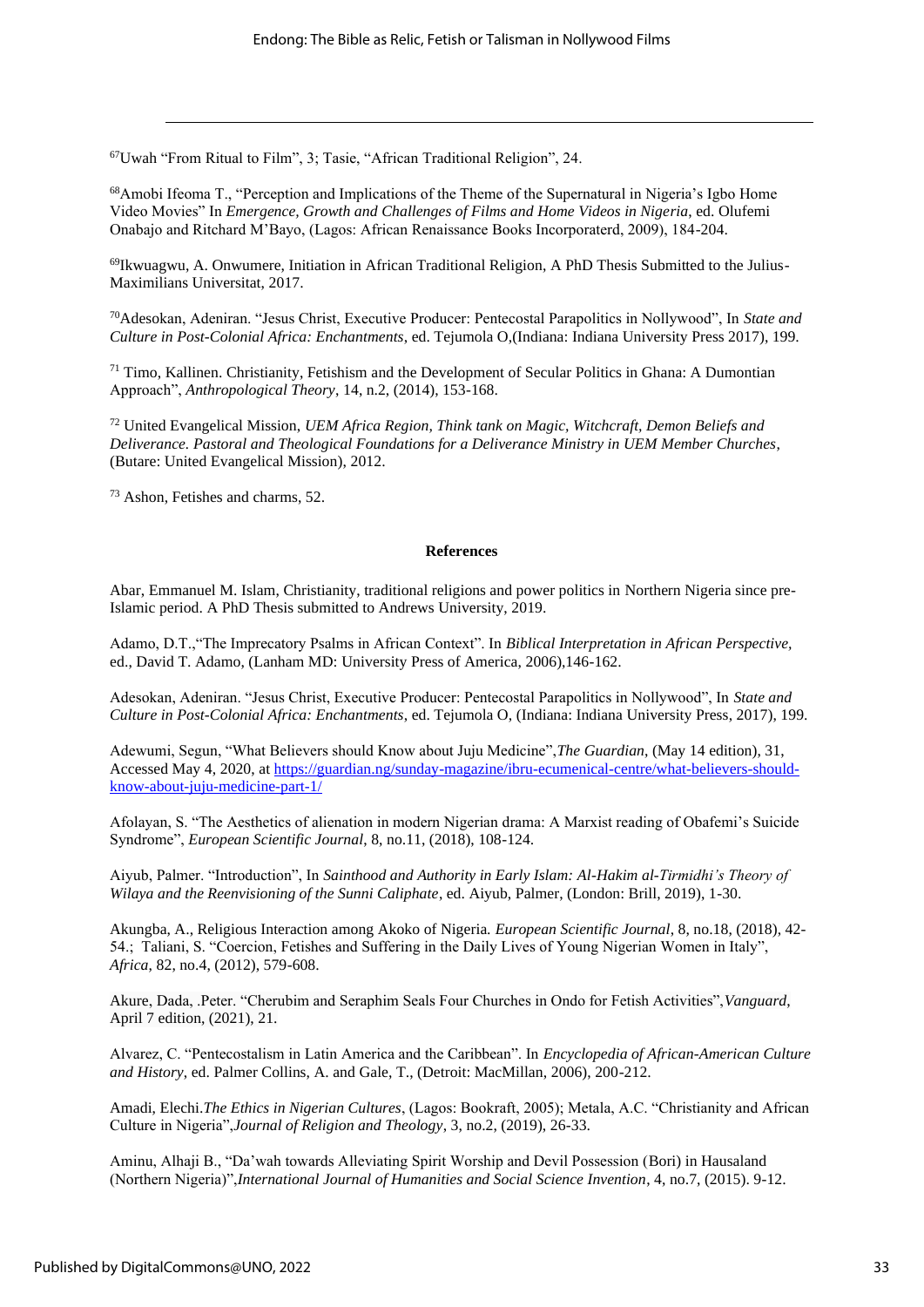Amobi Ifeoma T. "Perception and Implications of the Theme of the Supernatural in Nigeria's Igbo Home Video Movies" In *Emergence, Growth and Challenges of Films and Home Videos in Nigeria*, ed. Olufemi Onabajo and Ritchard M'Bayo, (Lagos: African Renaissance Books Incorporaterd, 2009), 184-204.

Ashon, Enimil, "Fetishes and Charms – Bible by Africans for Africans. *Graphic Online*. Accessed May 4, 2020 a[t https://www.graphic.com.gh/features/opinion/fetishes-and-charms-bible-by-africans-for-africans.html.](https://www.graphic.com.gh/features/opinion/fetishes-and-charms-bible-by-africans-for-africans.html)

Beyers, J.,"What is Religion? An African Understanding",*Hervormde Theological Studies*, 66, no.1, (2010), 1-8.

Calvin, John, *A Treatise on Relic*s (Edinburgh: Johnstone, Hunter and Co, 1870).

Carter, J.O. *Inside the Whirlwind : The Book of Job through African Eyes* (Eugene, Oregon: Pickwick Publications, 2017).

Chiorazzi, A. "The Spirituality of Africa". *Harvard Gazette*, (October 17, edition, 2015), 29, Accessed July 26, 2021, from<https://news.harvard.edu/gazette/story/2015/10/the-spirituality-of-africa/>

Endong, Floribert. Patrick C. and Vareba, Anthony L. "Debunking the Concepts of Double Standard and African Inferiority Complex in Nollywood Criticism". In *Reflections on Theatre, Media and Human Conditions: A festschrift in honor of Edde Iji*. ed.Adora U. & Adie U. (Calabar: University of Calabar Press, 2018), 173-181.

Geisbusch, W.J. Awkward Objects: Relics, the Making of Religious Meaning, and the Limit of Controlling the Information Age. A PhD Thesis Submitted to the University College of London, 2008.

Ikwuagwu, A. Onwumere, Initiation in African Traditional Religion, A PhD Thesis Submitted to the Julius-Maximilians Universitat, 2017.

Knight, K., Fetishism. *The Catholic Encyclopedia*. (London: Cambridge), Accessed September 30, 2019 from <http://www.newadvent.org/cathen/06052b.htm>

LeMarquand, G. "The Bible as Specimen, Talisman and Dragoman in Africa: A look at some African Use of Psalms and 1 Corinthians 12-13". *Bulletin for Biblical Research*, 22, no.2, (2012), 189-199.

Madukasi, Francis Chucks. "Divine Rites of Kings and Rituals of Royal Regalía: Its Symbolism and Ensemble among the Traditional Igbo People of South-Eastern Nigeria" *International Journal of Research in Humanities and Social Studies*, 8, no.4, (2021), 1-19.

Matory, L.J. *The fetish revisited*. (London: Duke University Press, 2018).

Nugteren, Albertina. *Religion, Ritual and Rtualistic Objects*. (Basel: MPI Publishing, 2019).

Nwaka Anaukwu, K.O., The Advent of Christianity in Omabala Area of Anambra East Local Government Area of Anambra State. An MA thesis submitted to the National Open University of Nigeria (2012).

Nwaka, Chiamaka J.,"The Return of the Gods? Trends and Implications of the Rising Popularity of Fetish Rituals and Occult Practices among Nigerian youths",*Africa Development*, XLV, no.3, (2020), 53-76.

Nwokoro, E.O, *The Mystic Power of the Psalms: On Selected Chapters for Daily Use*. (Calabar: MAP, 1994). Oh, Emmanuel,"Nigeria's Film Industry: Nollywood Looks to Expand Globally. *Executive Briefings on Trade*, (New York: United States International Trade Commission USITC, 2014), 1-3.

Okechuckwu, "Old Nollywood Demonized Traditional Religions", 15; Tasie "African traditional Religion", 26.

Okechukwu, Daniel. "Old Nollywood Demonized Traditional Religions. New Cinema Says 'No More'". *African Argument*, Accessed September 9, 2021 from [https://africanarguments.org/2020/01/old-nollywood-demonised](https://africanarguments.org/2020/01/old-nollywood-demonised-traditional-religions-new-cinema-says-no-more/)[traditional-religions-new-cinema-says-no-more/](https://africanarguments.org/2020/01/old-nollywood-demonised-traditional-religions-new-cinema-says-no-more/)

Olawole, Famule F., Art and Spirituality. The Ijumu Northeastern Yoruba Egugun. A PhD Thesis Submitted to the University of Arizona, 2020.